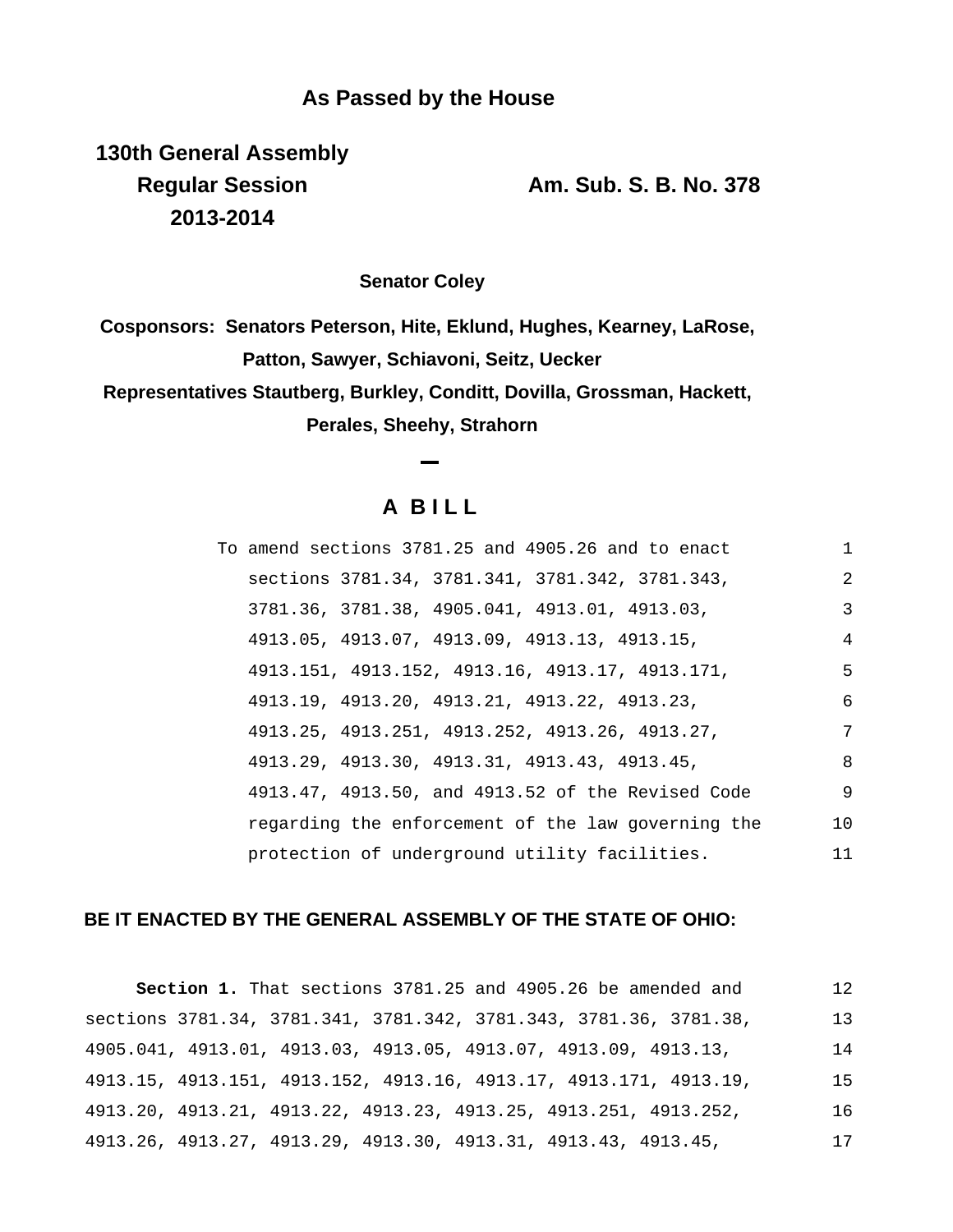4913.47, 4913.50, and 4913.52 of the Revised Code be enacted to read as follows: 18 19

**Sec. 3781.25.** As used in sections 3781.25 to 3781.32 3781.38 of the Revised Code: 20 21

(A) "Protection service" means a notification center, but not an owner of an individual utility, that exists for the purpose of receiving notice from persons that prepare plans and specifications for or that engage in excavation work, that distributes this information to its members and participants, and that has registered by March 14, 1989, with the secretary of state and the public utilities commission of Ohio under former division (F) of section 153.64 of the Revised Code as it existed on that date. 22 23 24 25 26 27 28 29 30

(B) "Underground utility facility" includes any item buried or placed below ground or submerged under water for use in connection with the storage or conveyance of water or sewage; electronic, telephonic, or telegraphic communications; television signals; electricity; crude oil; petroleum products; artificial or liquefied petroleum; manufactured, mixed, or natural gas; synthetic or liquefied natural gas; propane gas; coal; steam; hot water; or other substances. "Underground utility facility" includes all operational underground pipes, sewers, tubing, conduits, cables, valves, lines, wires, worker access holes, and attachments, owned by any person, firm, or company. "Underground utility facility" does not include a private septic system in a one-family or multi-family dwelling utilized only for that dwelling and not connected to any other system. 31 32 33 34 35 36 37 38 39 40 41 42 43 44

(C) "Utility" means any owner or operator, or an agent of an owner or operator, of an underground utility facility, including any public authority, that owns or operates an underground utility 45 46 47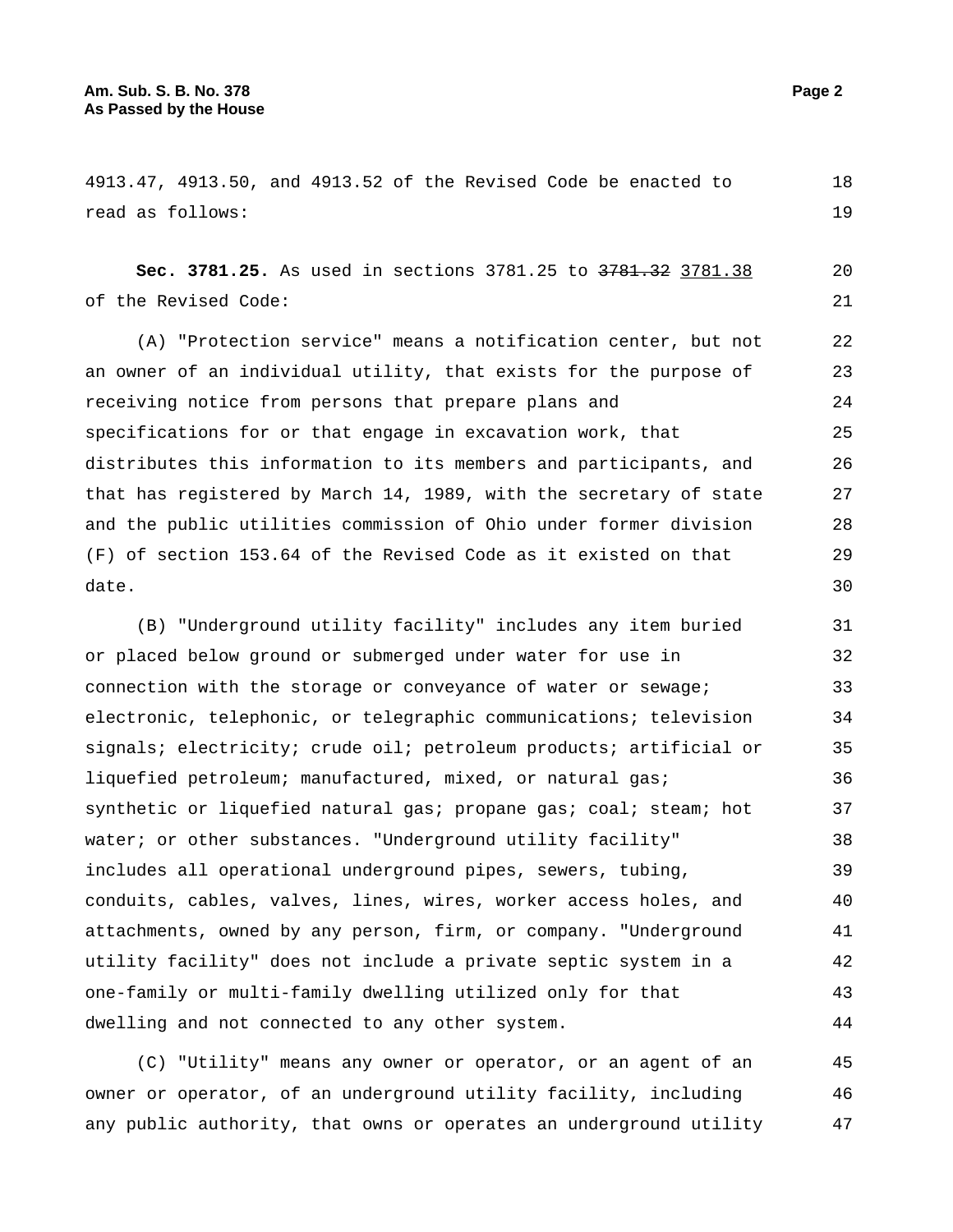facility. "Utility" does not include the owners of the following types of real property with respect to any underground utility facility located on that property: 48 49 50 (1) The owner of a single-family or two-, three-, or four-unit residential dwelling; 51 52 (2) The owner of an apartment complex;  $53$ (3) The owner of a commercial or industrial building or complex of buildings, including but not limited to, factories and shopping centers; 54 55 56  $(4)$  The owner of a farm;  $57$ (5) The owner of an exempt domestic well as defined in section 1509.01 of the Revised Code. 58 59 (D) "Approximate location" means the immediate area within the perimeter of a proposed excavation site where the underground utility facilities are located. 60 61 62 (E) "Tolerance zone" means the site of the underground utility facility including the width of the underground utility facility plus eighteen inches on each side of the facility. 63 64 65 (F) "Working days" excludes Saturdays, Sundays, and legal holidays as defined in section 1.14 of the Revised Code and "hours" excludes hours on Saturdays, Sundays, and legal holidays. 66 67 68 (G) "Designer" means an engineer, architect, landscape architect, contractor, surveyor, or other person who develops plans or designs for real property improvement or any other activity that will involve excavation. 69 70 71 72 (H) "Developer" means the person for whom the excavation is made and who will own or be the lessee of any improvement that is the object of the excavation. 73 74 75 (I) "Excavation" means the use of hand tools, powered equipment, or explosives to move earth, rock, or other materials 76 77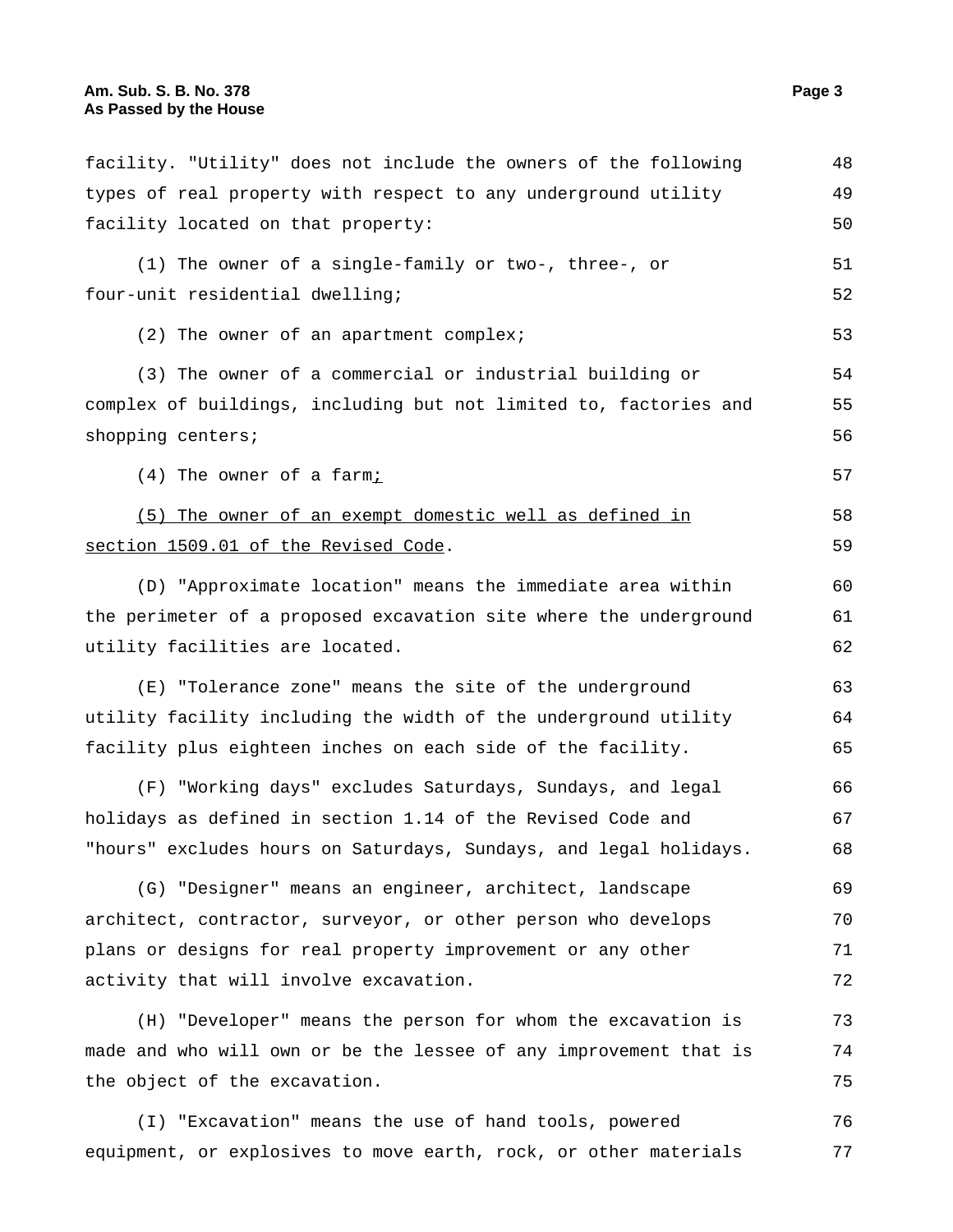in order to penetrate or bore or drill into the earth, or to demolish any structure whether or not it is intended that the demolition will disturb the earth. "Excavation" includes such agricultural operations as the installation of drain tile, but excludes agricultural operations such as tilling that do not penetrate the earth to a depth of more than twelve inches. "Excavation" excludes any activity by a governmental entity which does not penetrate the earth to a depth of more than twelve inches. "Excavation" excludes coal mining and reclamation operations regulated under Chapter 1513. of the Revised Code and rules adopted under it. 78 79 80 81 82 83 84 85 86 87 88

(J) "Excavation site" means the area within which excavation will be performed. 89 90

(K) "Excavator" means the person or persons responsible for making the actual excavation.

(L) "Interstate gas pipeline" means an interstate gas pipeline subject to the "Natural Gas Pipeline Safety Act of 1968," 82 Stat. 720, 49 U.S.C. 1671, as amended. 93 94 95

(M) "Interstate hazardous liquids pipeline" means an interstate hazardous liquids pipeline subject to the "Hazardous Liquid Pipeline Safety Act of 1979," 93 Stat. 1003, 49 U.S.C. 2002, as amended. 96 97 98 99

(N) "Special notification requirements" means requirements for notice to an owner of an interstate hazardous liquids pipeline or an interstate gas pipeline that must be made prior to commencing excavation and pursuant to the owner's public safety program adopted under federal law. 100 101 102 103 104

(O) "Commercial excavator" means any excavator, excluding a utility as defined in this section, that satisfies both of the following: 105 106 107

(1) For compensation, performs, directs, supervises, or is 108

91 92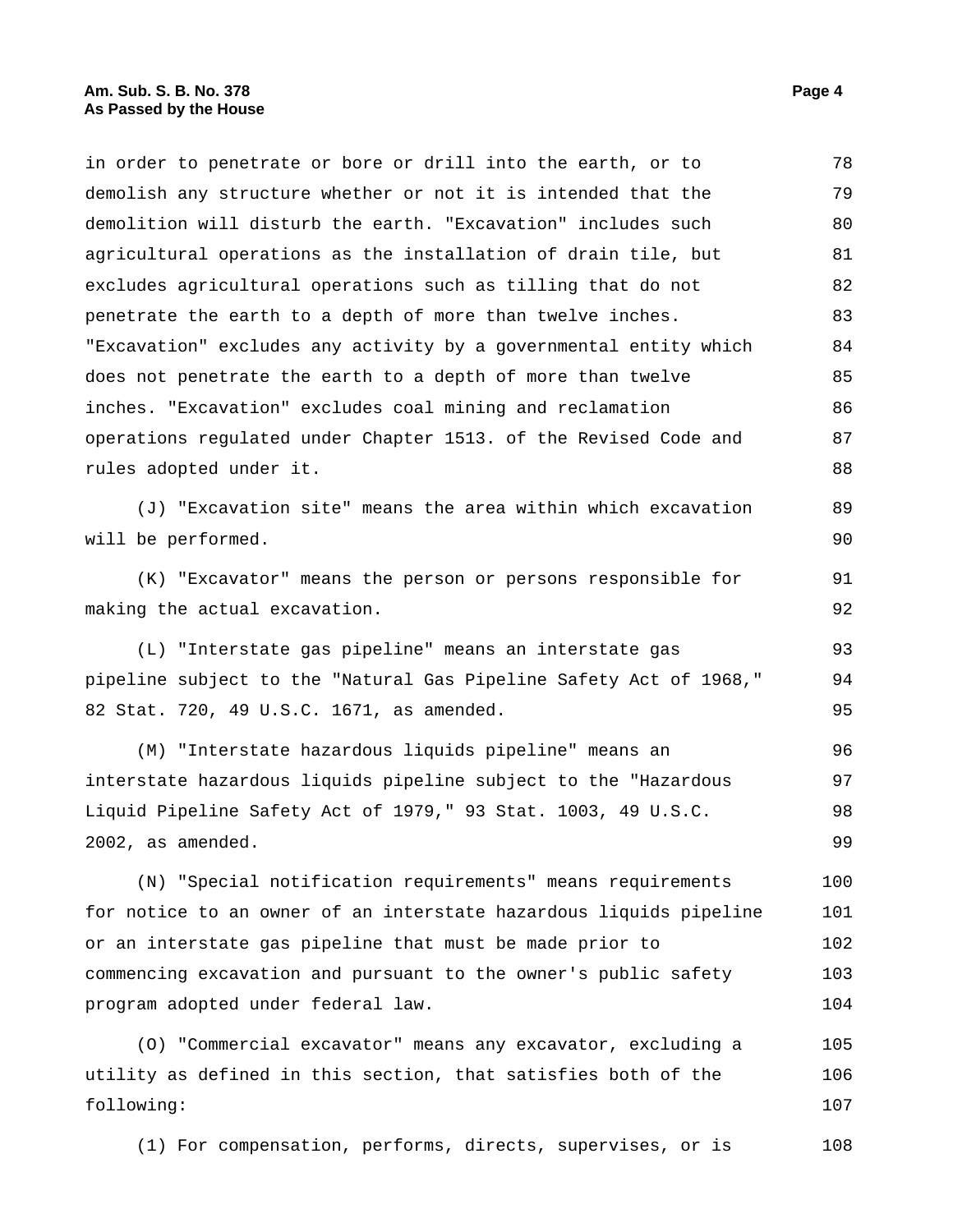renovation, repair, or maintenance on a construction project and holds out or represents oneself as qualified or permitted to act as such; 110 111 112 (2) Employs tradespersons who actually perform excavation, construction, improvement, renovation, repair, or maintenance on a construction project. 113 114 115 (P) "Person" has the same meaning as in section 1.59 of the Revised Code and also includes a public authority. 116 117 (Q) "Positive response system" means an automated system facilitated by a protection service allowing a utility to communicate to an excavator the presence or absence of any conflict between the existing underground utility facilities and the proposed excavation site. 118 119 120 121 122 (R) "One-call notification system" means the software or 123

responsible for the excavation, construction, improvement,

communications system used by a protection system to notify its membership of proposed excavation sites. 124 125

(S) "Project" means any undertaking by a private party of an improvement requiring excavation. 126 127

(T) "Public authority" has the same meaning as in section 153.64 of the Revised Code. 128 129

(U) "Improvement" means any construction, reconstruction, improvement, enlargement, alteration, or repair of a building, highway, drainage system, water system, road, street, alley, sewer, ditch, sewage disposal plant, water works, and all other structures or works of any nature. 130 131 132 133 134

(V) "Emergency" means an unexpected occurrence causing a disruption or damage to an underground utility facility that requires immediate repair or a situation that creates a clear and imminent danger that demands immediate action to prevent or 135 136 137 138

109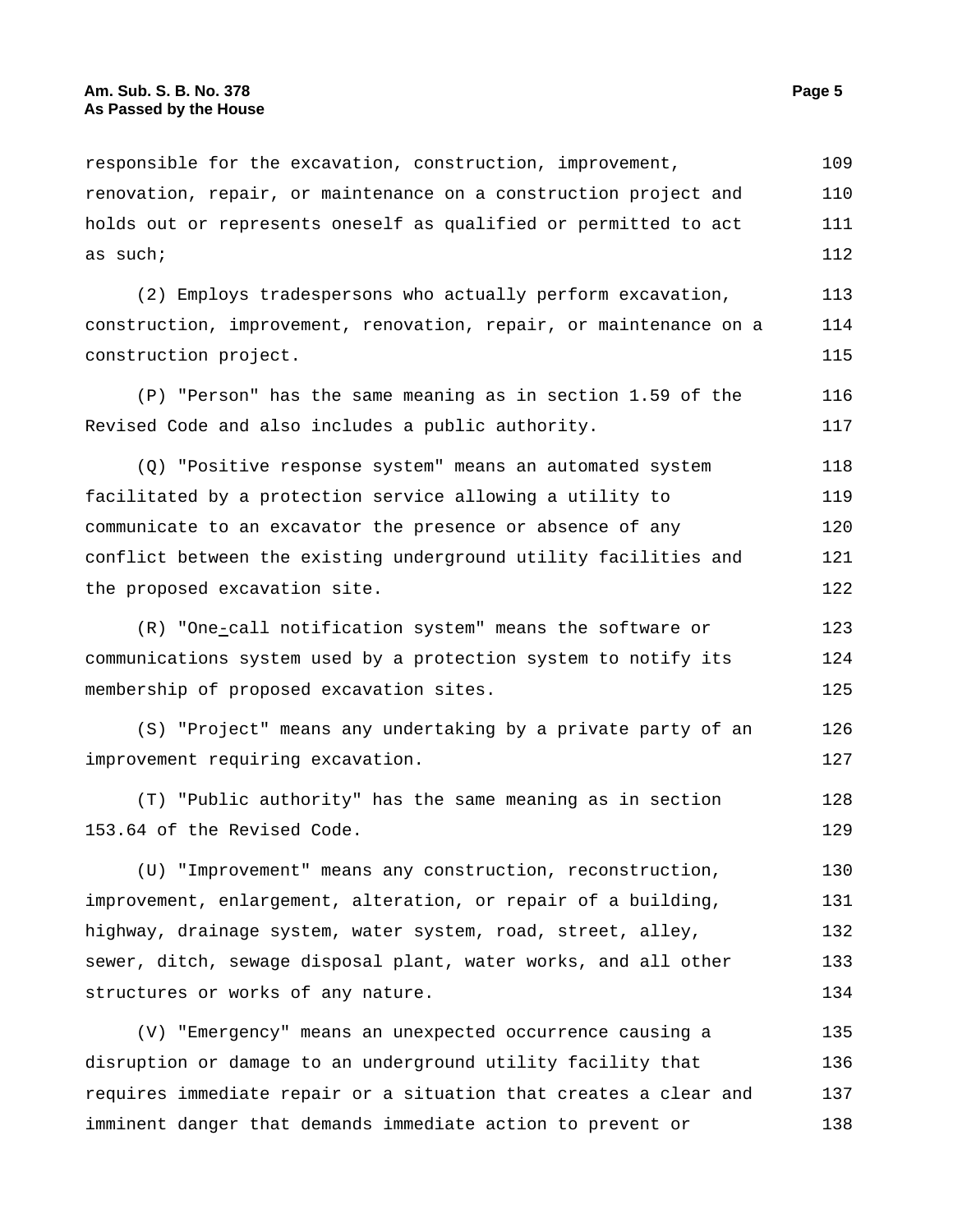| mitigate loss of or damage to life, health, property, or essential | 139 |
|--------------------------------------------------------------------|-----|
| public services.                                                   | 140 |
| (W) "Nondestructive manner" means using low-impact, low-risk       | 141 |
| technologies such as hand tools, or hydro or air vacuum excavation | 142 |
| equipment.                                                         | 143 |
| (X) "Cable service provider" has the same meaning as in            | 144 |
| section 1332.01 of the Revised Code.                               | 145 |
| (Y) "Electric cooperative" and "electric utility" have the         | 146 |
| same meanings as in section 4928.01 of the Revised Code.           | 147 |
|                                                                    |     |
| Sec. 3781.34. (A) There is hereby created the underground          | 148 |
| technical committee.                                               | 149 |
| (B) The committee shall consist of four members from the           | 150 |
| stakeholder group of the commercial excavator industry, in         | 151 |
| accordance with division (C) of this section, and one member from  | 152 |
| each of the following stakeholder groups:                          | 153 |
| (1) The natural gas transmission pipeline industry, appointed      | 154 |
| by the president of the senate;                                    | 155 |
| (2) The natural gas distribution industry, appointed by the        | 156 |
| speaker of the house of representatives;                           | 157 |
| (3) Electric utilities, appointed by the governor;                 | 158 |
| (4) Electric cooperatives, appointed by the speaker of the         | 159 |
| house of representatives;                                          | 160 |
| (5) A statewide organization representing independent oil and      | 161 |
| gas producers, appointed by the president of the senate;           | 162 |
| (6) The telephone industry, appointed by the governor;             | 163 |
| (7) Cable service providers, appointed by the president of         | 164 |
| the senate;                                                        | 165 |
| (8) Locators of underground utility facilities, appointed by       | 166 |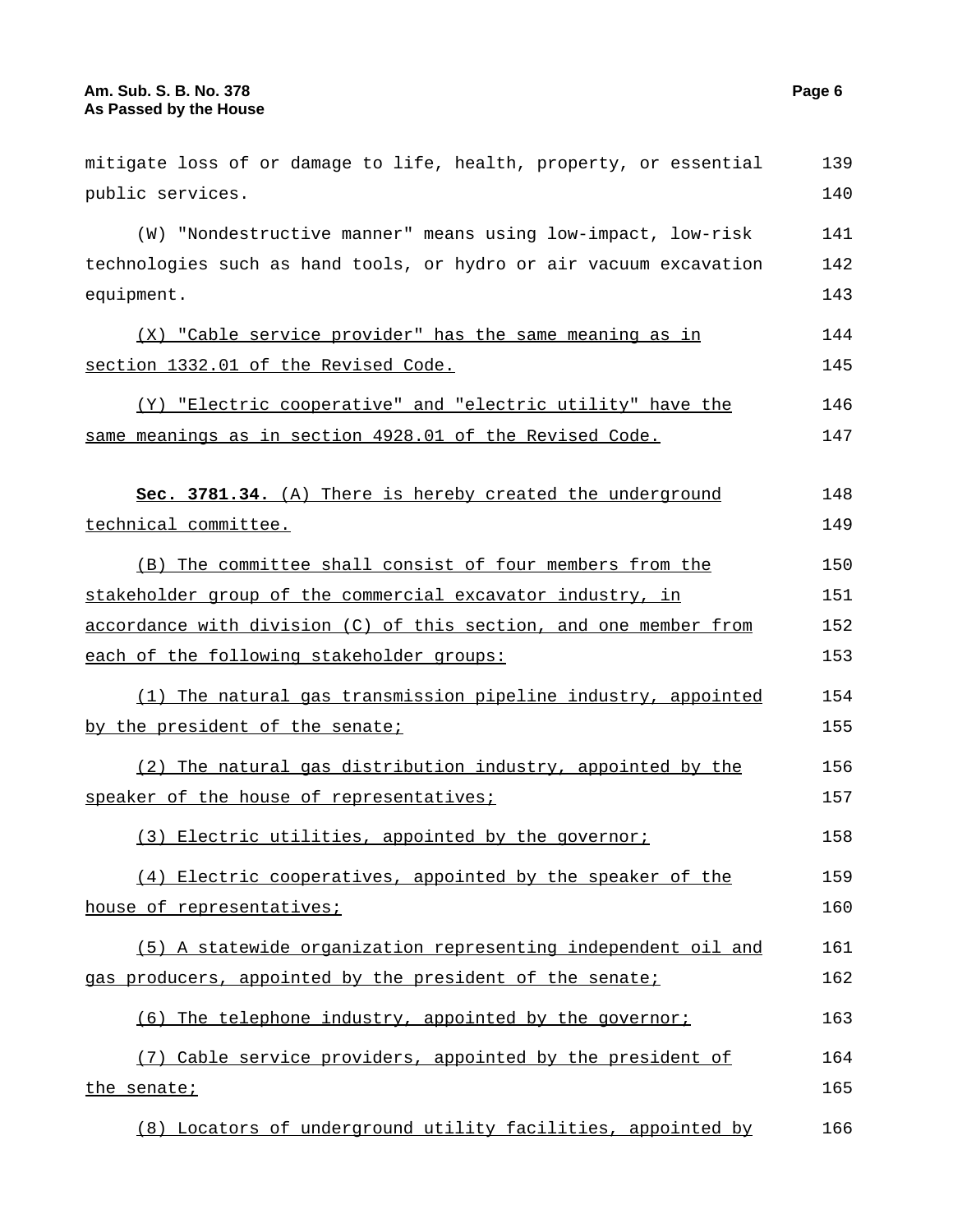| the speaker of the house of representatives;                       | 167 |
|--------------------------------------------------------------------|-----|
| (9) Municipal corporations, appointed by the governor;             | 168 |
| (10) The department of transportation, appointed by the            | 169 |
| governor;                                                          | 170 |
| $(11)$ The general public, appointed by the governor;              | 171 |
| (12) The hazardous liquids pipeline industry, appointed by         | 172 |
| the governor;                                                      | 173 |
| (13) Designers, developers, or surveyors, appointed by the         | 174 |
| governor.                                                          | 175 |
| (C) The president of the senate, the speaker of the house of       | 176 |
| representatives, the minority leader of the senate, and the        | 177 |
| minority leader of the house of representatives shall each appoint | 178 |
| one of the members from the stakeholder group of the commercial    | 179 |
| excavator industry.                                                | 180 |
| (D) The terms of office for members initially appointed shall      | 181 |
| be staggered at two, three, and four years and determined by lot,  | 182 |
| except that the stakeholder group of the commercial excavator      | 183 |
| industry shall have only one member with an initial two-year term. | 184 |
| The term of office for each member subsequently appointed shall be | 185 |
| <u>four years.</u>                                                 | 186 |
| (E) Each member may be reappointed for an unlimited number of      | 187 |
| times.                                                             | 188 |
| (F) If a vacancy occurs during a member's term of office, a        | 189 |
| new member shall be appointed in the same manner as the original   | 190 |
| appointment.                                                       | 191 |
| Sec. 3781.341. A member of the underground technical               | 192 |
| committee who has a conflict of interest in a particular review    | 193 |
| under section 4913.15 of the Revised Code shall declare the        | 194 |
| conflict to the committee and recuse self from committee           | 195 |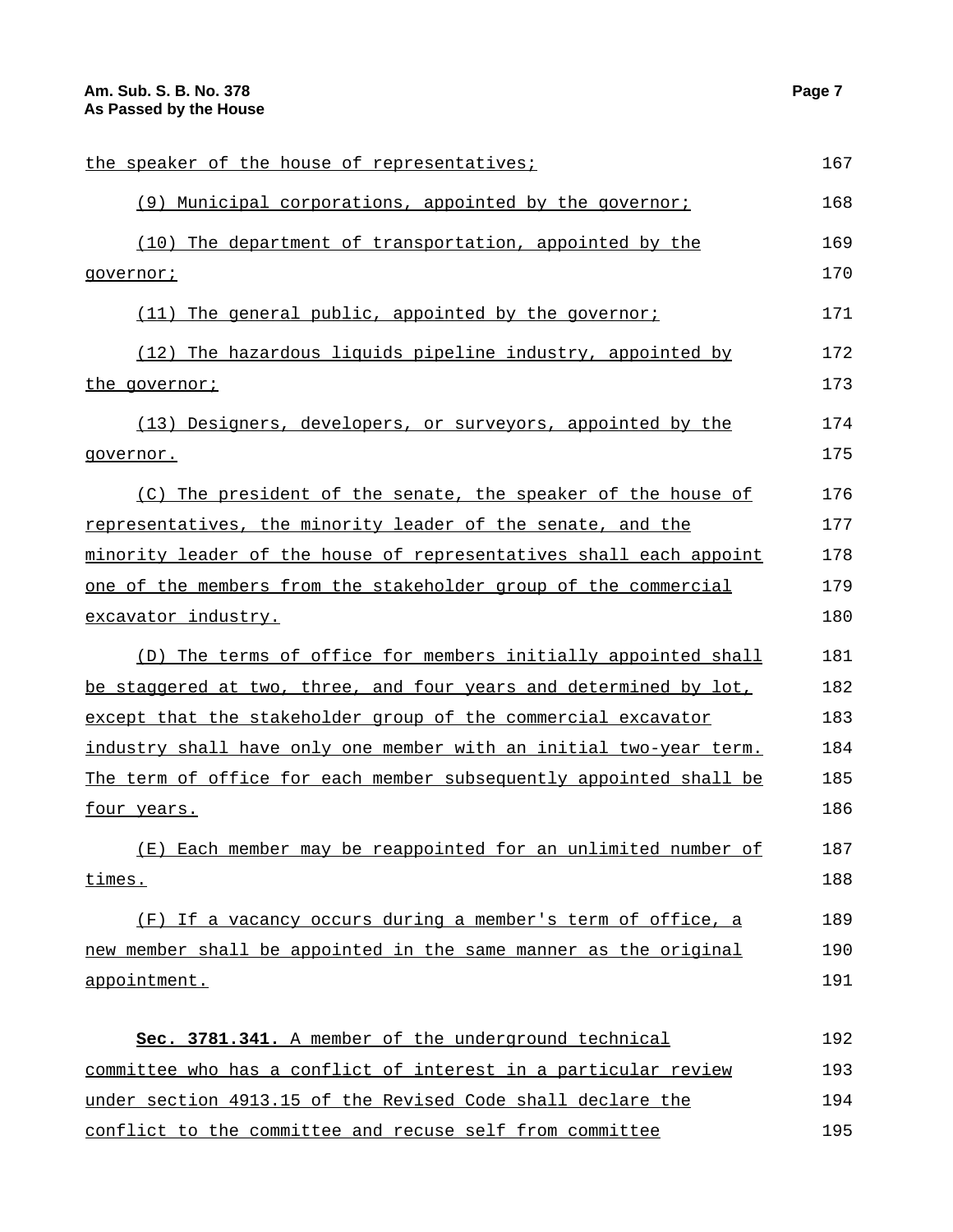**Sec. 3781.342.** (A) The underground technical committee may conduct meetings in person, by teleconference, or by video conference. 197 198 199 (B) The committee shall establish a primary meeting location that is open and accessible to the public. 200 201 (C) Before convening a meeting by teleconference or video conference, the committee shall send, via electronic mail, facsimile, or United States postal service, a copy of meeting-related documents to each committee member. 202 203 204 205 (D) The minutes of each meeting shall specify who was attending by teleconference, who was attending by video conference, and who was physically present. Any vote taken in a meeting held by teleconference that is not unanimous shall be recorded as a roll call vote. 206 207 208 209 210 **Sec. 3781.343.** A member of the underground technical committee is not subject to the disclosure requirements of sections 102.02 and 102.021 of the Revised Code by virtue of membership on the committee. 211 212 213 214 **Sec. 3781.36.** (A) The underground technical committee shall do the following: 215 216

(1) Coordinate with the public utilities commission in carrying out its duties under Chapter 4913. of the Revised Code; 217 218

(2) Provide subject matter expertise when requested during inquiries conducted under section 4913.09 of the Revised Code; 219 220

(3) Review reports in accordance with section 4913.15 of the Revised Code; 221 222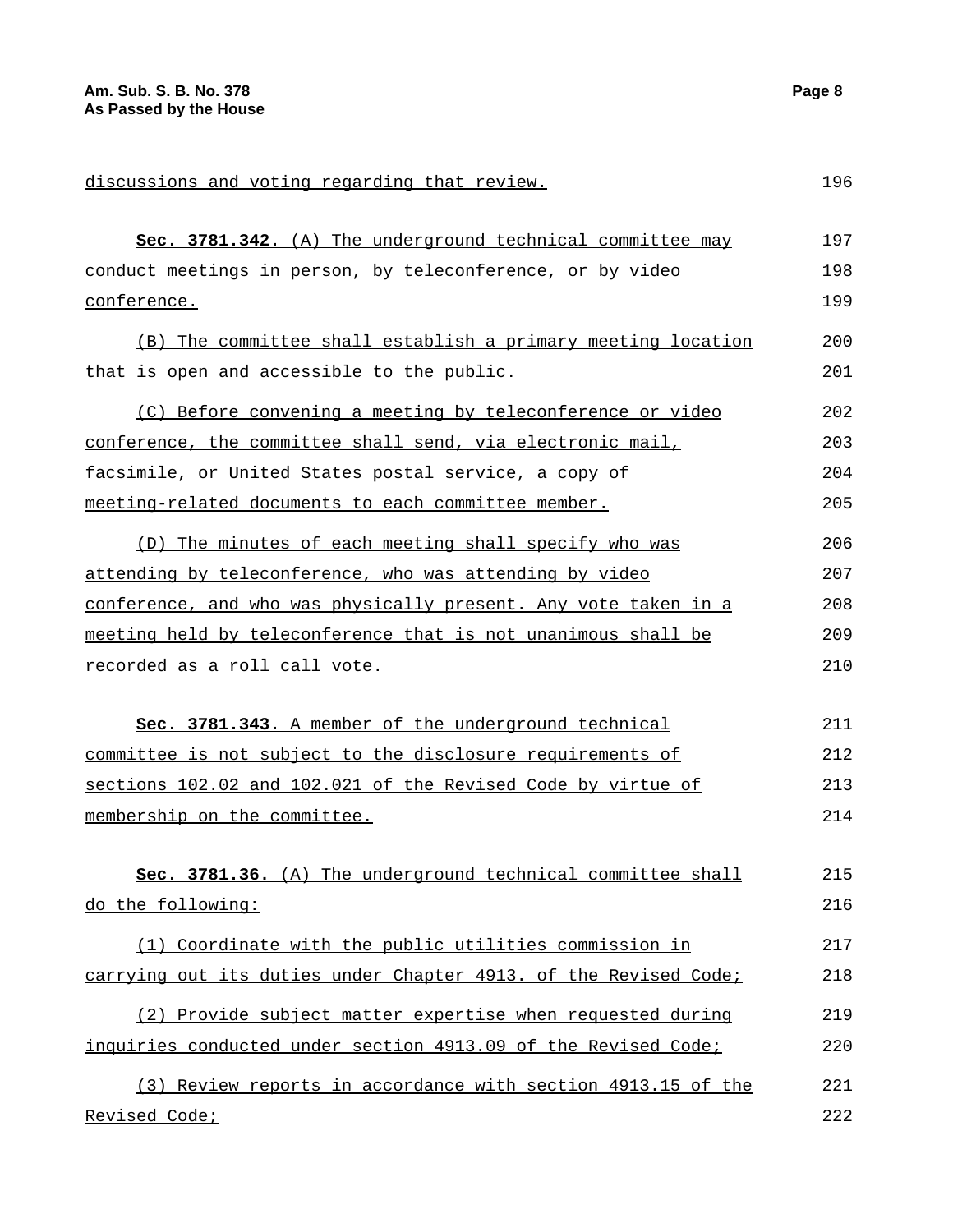| (4) Make recommendations under sections 4913.15 and 4913.16       | 223 |
|-------------------------------------------------------------------|-----|
| of the Revised Code;                                              | 224 |
| (5) Perform any additional duties as may be required under        | 225 |
| this chapter.                                                     | 226 |
| (B) The committee shall meet as necessary to carry out its        | 227 |
| duties and meet the time-period requirements of division (B) of   | 228 |
| section 4913.15 of the Revised Code, but not less than once every | 229 |
| three months. A majority of committee members constitutes a       | 230 |
| quorum.                                                           | 231 |
| Sec. 3781.38. Every member of the underground technical           | 232 |
| committee shall be immune, individually and jointly, from civil   | 233 |
| liability for any act or omission done or made in performance of  | 234 |
| the member's duties while serving as a member of the committee,   | 235 |
| but only in the absence of willful misconduct.                    | 236 |
| Sec. 4905.041. (A) The public utilities commission has            | 237 |
| exclusive jurisdiction to enforce, in accordance with Chapter     | 238 |
| 4913. of the Revised Code, section 153.64, divisions (A) and (B)  | 239 |
| of section 3781.26, sections 3781.27 and 3781.28 to 3781.32, and  | 240 |
| Chapter 4913. of the Revised Code.                                | 241 |
| (B) The commission's enforcement authority described in           | 242 |
| division (A) of this section is limited to actions specifically   | 243 |
| authorized by Chapter 4913. of the Revised Code.                  | 244 |
| (C) Nothing in this section or Chapter 4913. of the Revised       | 245 |
| Code gives the commission or the underground technical committee, | 246 |
| created under section 3781.34 of the Revised Code, the authority  | 247 |
| to determine the civil liability of any person for any compliance | 248 |
| failure as that term is defined in section 4913.01 of the Revised | 249 |
| Code.                                                             | 250 |

**Sec. 4905.26.** Upon complaint in writing against any public 251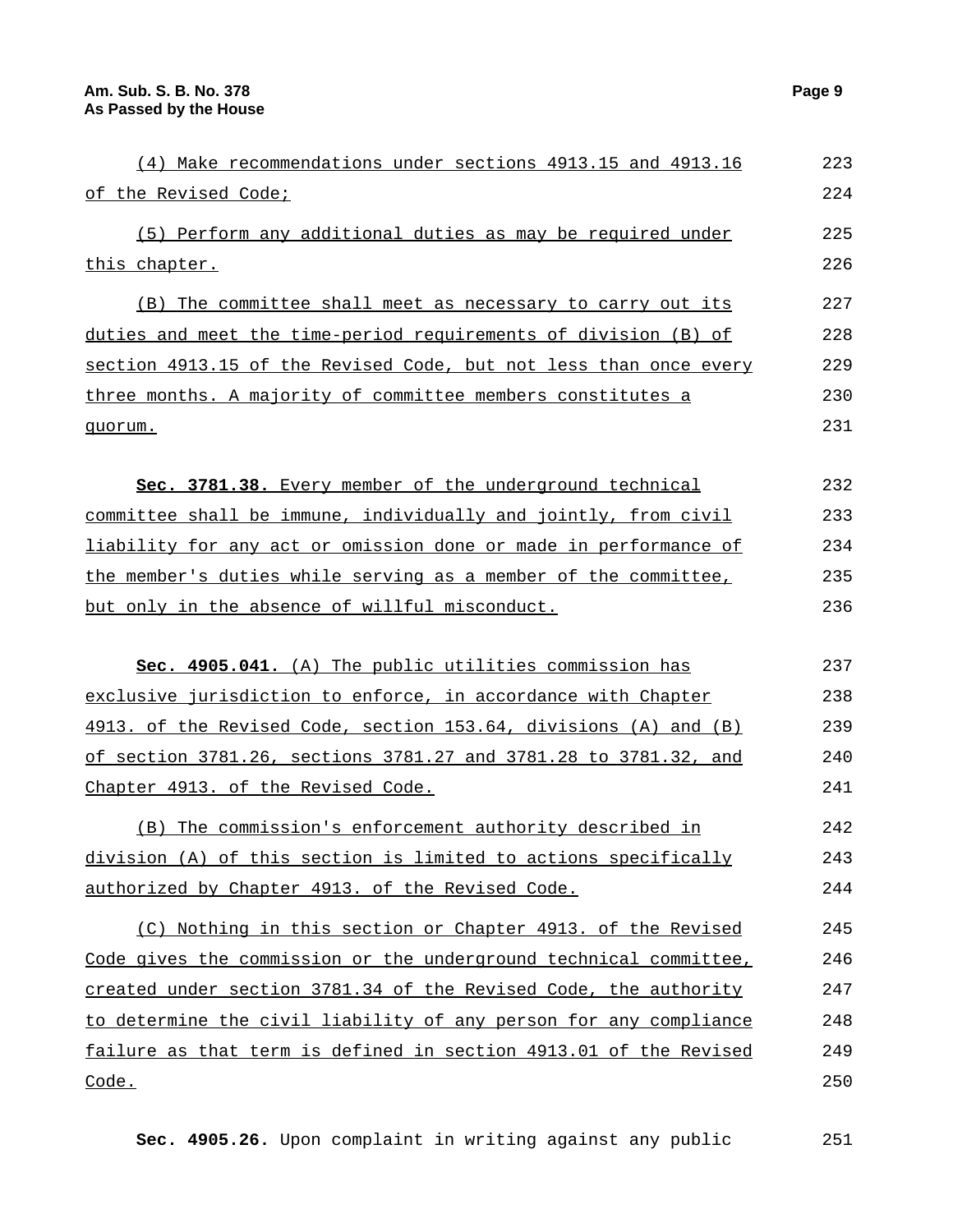utility by any person, firm, or corporation, or upon the initiative or complaint of the public utilities commission, that any rate, fare, charge, toll, rental, schedule, classification, or service, or any joint rate, fare, charge, toll, rental, schedule, classification, or service rendered, charged, demanded, exacted, or proposed to be rendered, charged, demanded, or exacted, is in any respect unjust, unreasonable, unjustly discriminatory, unjustly preferential, or in violation of law, or that any regulation, measurement, or practice affecting or relating to any service furnished by the public utility, or in connection with such service, is, or will be, in any respect unreasonable, unjust, insufficient, unjustly discriminatory, or unjustly preferential, or that any service is, or will be, inadequate or cannot be obtained, and, upon complaint of a public utility as to any matter affecting its own product or service, if it appears that reasonable grounds for complaint are stated, the commission shall fix a time for hearing and shall notify complainants and the public utility thereof. The notice shall be served not less than fifteen days before hearing and shall state the matters complained of. The commission may adjourn such hearing from time to time. 252 253 254 255 256 257 258 259 260 261 262 263 264 265 266 267 268 269 270 271

The parties to the complaint shall be entitled to be heard, represented by counsel, and to have process to enforce the attendance of witnesses. 272 273 274

This section does not apply to matters governed by Chapter 4913. of the Revised Code. 275 276

## **Sec. 4913.01.** As used in this chapter: 277

(A) "Aggrieved person" means a person with duties and obligations under sections 153.64, 3781.27, and 3781.28 to 3781.32 of the Revised Code and divisions (A) and (B) of section 3781.26 of the Revised Code and who is directly involved with or impacted by the alleged compliance failure, as identified in the request 278 279 280 281 282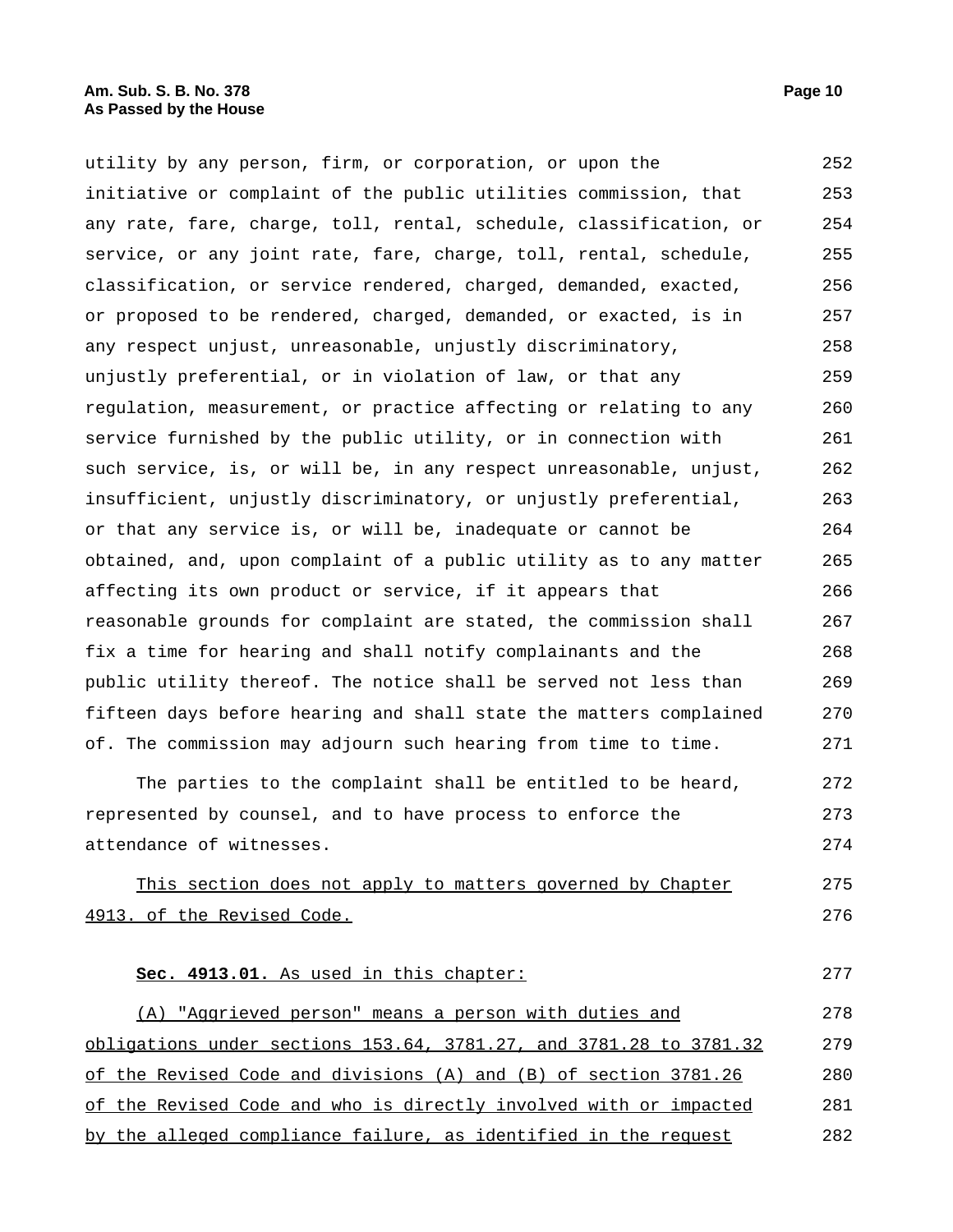the Revised Code.

290

| for inquiry, of another person with duties and obligations under     | 283 |
|----------------------------------------------------------------------|-----|
| sections 153.64, 3781.27, and 3781.28 to 3781.32 of the Revised      | 284 |
| Code and divisions $(A)$ and $(B)$ of section 3781.26 of the Revised | 285 |
| Code.                                                                | 286 |
| (B) "Compliance failure" means a failure to comply with any          | 287 |
| provision of sections 153.64, 3781.27, and 3781.28 to 3781.32 of     | 288 |
| the Revised Code and divisions (A) and (B) of section 3781.26 of     | 289 |

(C) "Designer," "developer," "excavation," "excavator," "one-call notification system," "person," "protection service," "underground utility facility", and "utility" have the same meanings as in section 3781.25 of the Revised Code. 291 292 293 294

| Sec. 4913.03. (A) Each utility, excavator, developer, and          | 295 |
|--------------------------------------------------------------------|-----|
| designer who participates in the one-call notification system      | 296 |
| shall register with the public utilities commission and pay a      | 297 |
| safety registration not to exceed fifty dollars annually, which    | 298 |
| the commission may lower if the commission determines lowering the | 299 |
| registration to be necessary. The commission shall administer and  | 300 |
| oversee the registration process. Failure to register shall result | 301 |
| in a fine of not more than two thousand five hundred dollars.      | 302 |

(B) The commission shall deposit all safety registrations and fines collected under this section in the underground facilities protection administrative fund created under section 4913.30 of the Revised Code. 303 304 305 306

| Sec. 4913.05. (A) Beginning January 1, 2016, an aggrieved        | 307 |
|------------------------------------------------------------------|-----|
| person may request an inquiry with the staff of the public       | 308 |
| utilities commission seeking the imposition, in accordance with  | 309 |
| this chapter, of a fine or penalty on the person responsible for | 310 |
| the alleged compliance failure described in division (A) of      | 311 |
| section 4913.01 of the Revised Code. The person shall make the   | 312 |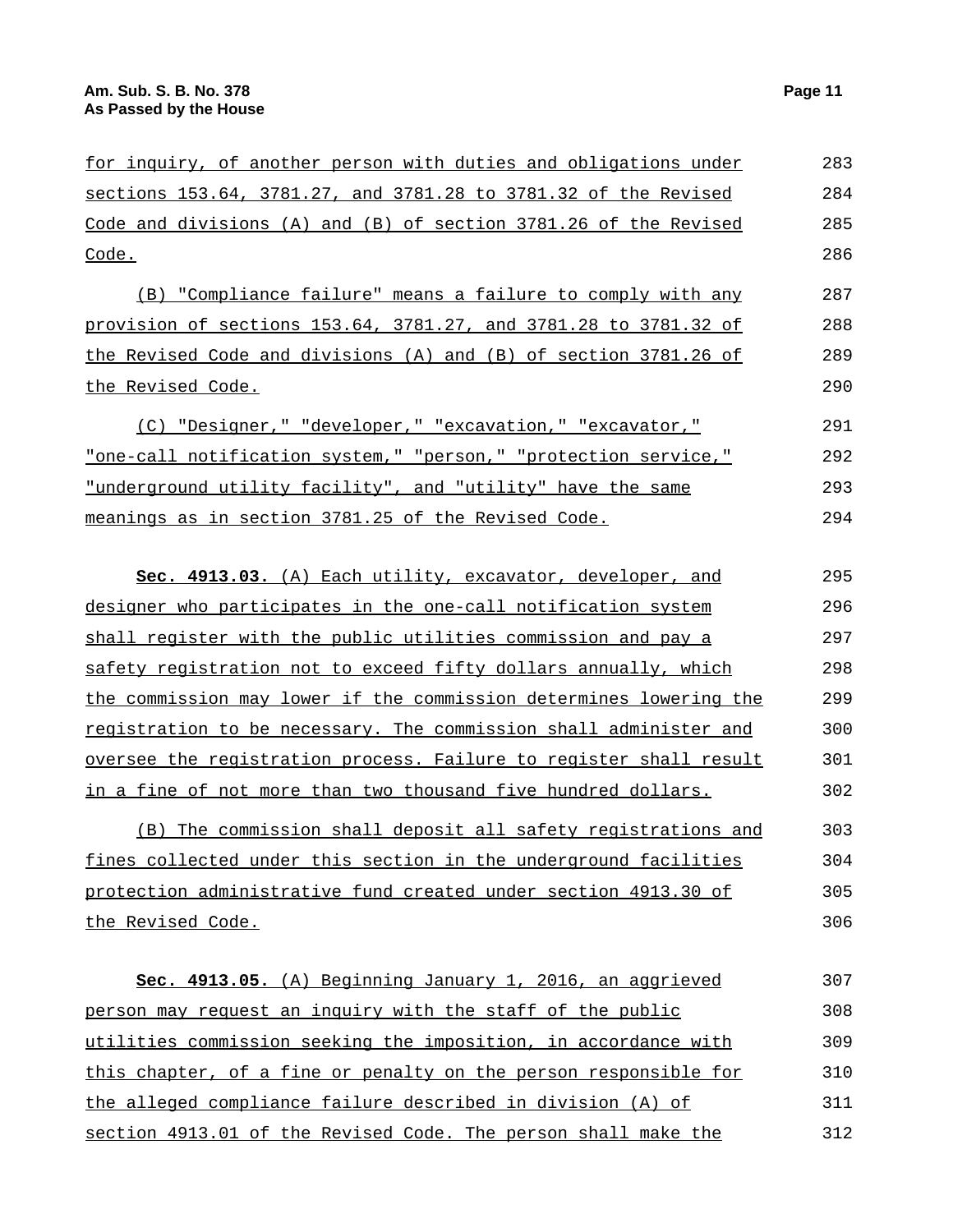| request not later than ninety days after discovering the alleged          | 313 |
|---------------------------------------------------------------------------|-----|
| compliance failure. The request shall not, by itself, cause the           | 314 |
| creation of a formal proceeding at the commission.                        | 315 |
| (B) A request made under this section shall state, at a                   | 316 |
| <u>minimum and with particularity, the name of the person responsible</u> | 317 |
| for the alleged compliance failure, the date of the compliance            | 318 |
| failure, the nature of the compliance failure, the location of the        | 319 |
| compliance failure, and any other information that the requestor          | 320 |
| considers relevant.                                                       | 321 |
| (C) The staff shall, not later than ten business days after               | 322 |
| <u>receiving a request under this section, notify the person</u>          | 323 |
| responsible for the alleged compliance failure that the request           | 324 |
| was made.                                                                 | 325 |
| Sec. 4913.07. If a request for an inquiry is made under                   | 326 |
| section 4913.05 of the Revised Code, the person responsible for           | 327 |
| the alleged compliance failure may, not later than thirty days            | 328 |
| after being notified under that section, respond to the request,          | 329 |
| providing any information that the person considers relevant to           | 330 |
| the request. The response may include an admission of the                 | 331 |
| compliance failure.                                                       | 332 |
| Sec. 4913.09. (A) The staff of the public utilities                       | 333 |
| commission shall conduct an inquiry upon receiving a request made         | 334 |
| under section 4913.05 of the Revised Code. The inquiry shall be           | 335 |
| limited to whether there was a compliance failure.                        | 336 |
| (B) During an inquiry conducted under this section, the staff             | 337 |
| shall examine relevant facts regarding the alleged compliance             | 338 |
| failure and may request records verification, informal meetings,          | 339 |
| teleconferences, photo documentation, and any other documentation         | 340 |
| or information relevant to the inquiry.                                   | 341 |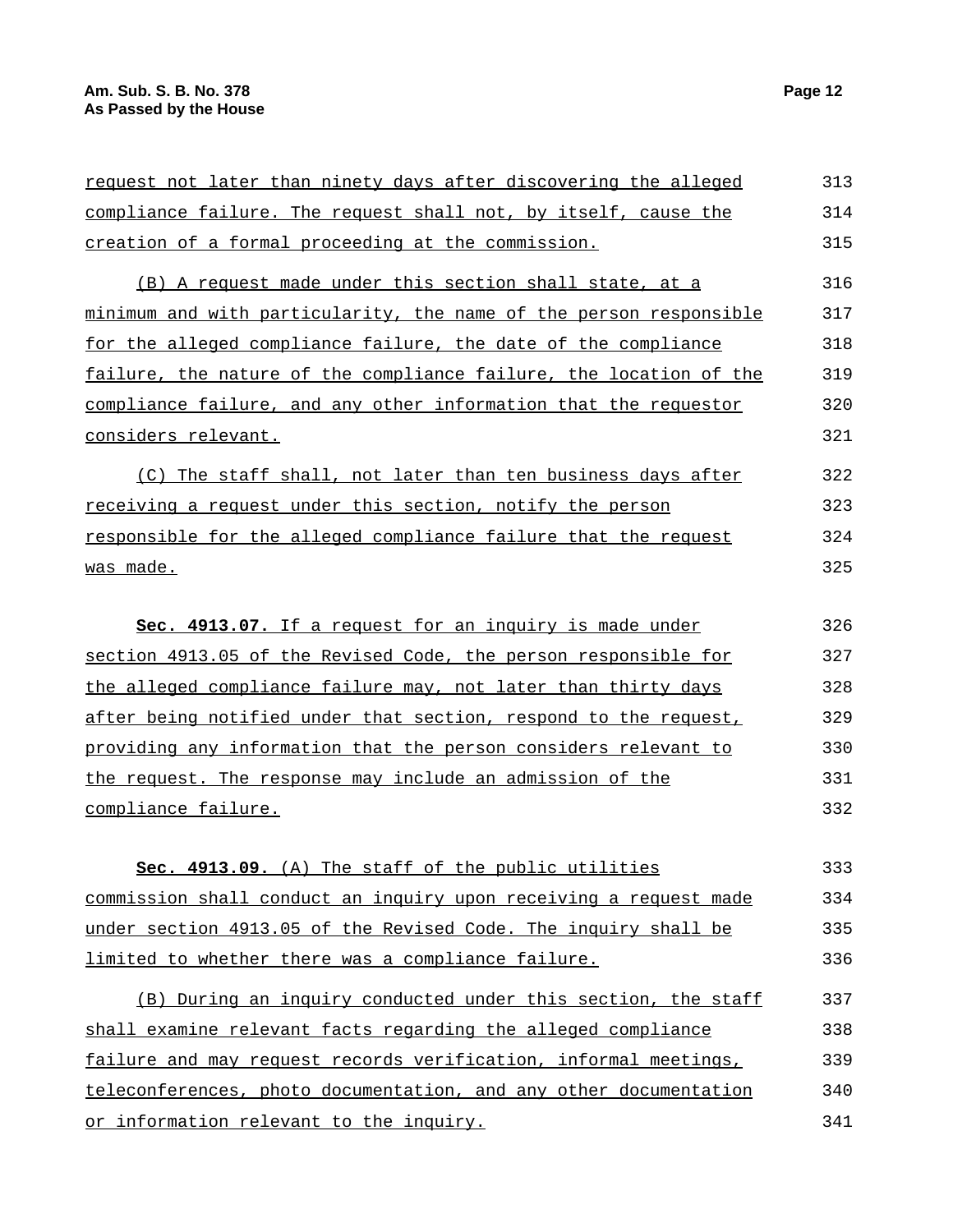| Sec. 4913.13. The staff of the public utilities commission         | 342 |
|--------------------------------------------------------------------|-----|
| shall make a report of each inquiry conducted under section        | 343 |
| 4913.09 of the Revised Code available to the underground technical | 344 |
| committee, created under section 3781.34 of the Revised Code. The  | 345 |
| report shall contain any admission made under section 4913.07 of   | 346 |
| the Revised Code by the person who is the subject of the inquiry.  | 347 |
| This report shall not contain a recommendation as to the           | 348 |
| imposition of a fine or penalty or as to whether no enforcement    | 349 |
| action should be taken.                                            | 350 |
|                                                                    |     |
| Sec. 4913.15. (A) The underground technical committee shall        | 351 |
| review every report of the staff of the public utilities           | 352 |
| commission made available under section 4913.13 of the Revised     | 353 |
| Code or submitted under section 4913.16 of the Revised Code.       | 354 |
| (B) Not later than ninety days after the committee obtains         | 355 |
| the staff's report under section 4913.13 of the Revised Code, the  | 356 |
| committee shall do any of the following:                           | 357 |
| (1) Make a written recommendation to the commission as to the      | 358 |
| imposition of a fine, a penalty, or a combination of fines and     | 359 |
| penalties, in accordance with section 4913.151 of the Revised      | 360 |
| Code <sub>i</sub>                                                  | 361 |
| (2) Determine that no enforcement action should be taken and       | 362 |
| notify the commission in writing of the determination;             | 363 |
|                                                                    |     |

(3) Request a hearing under section 4913.19 of the Revised Code. 364 365

(C) There shall be a majority vote of the full committee, with at least one of the commercial-excavator stakeholders voting with the majority, for the committee to do any of the following: 366 367 368

(1) Recommend a fine, penalty, or a combination of fines and penalties under this section or section 4913.16 of the Revised Code ; 369 370 371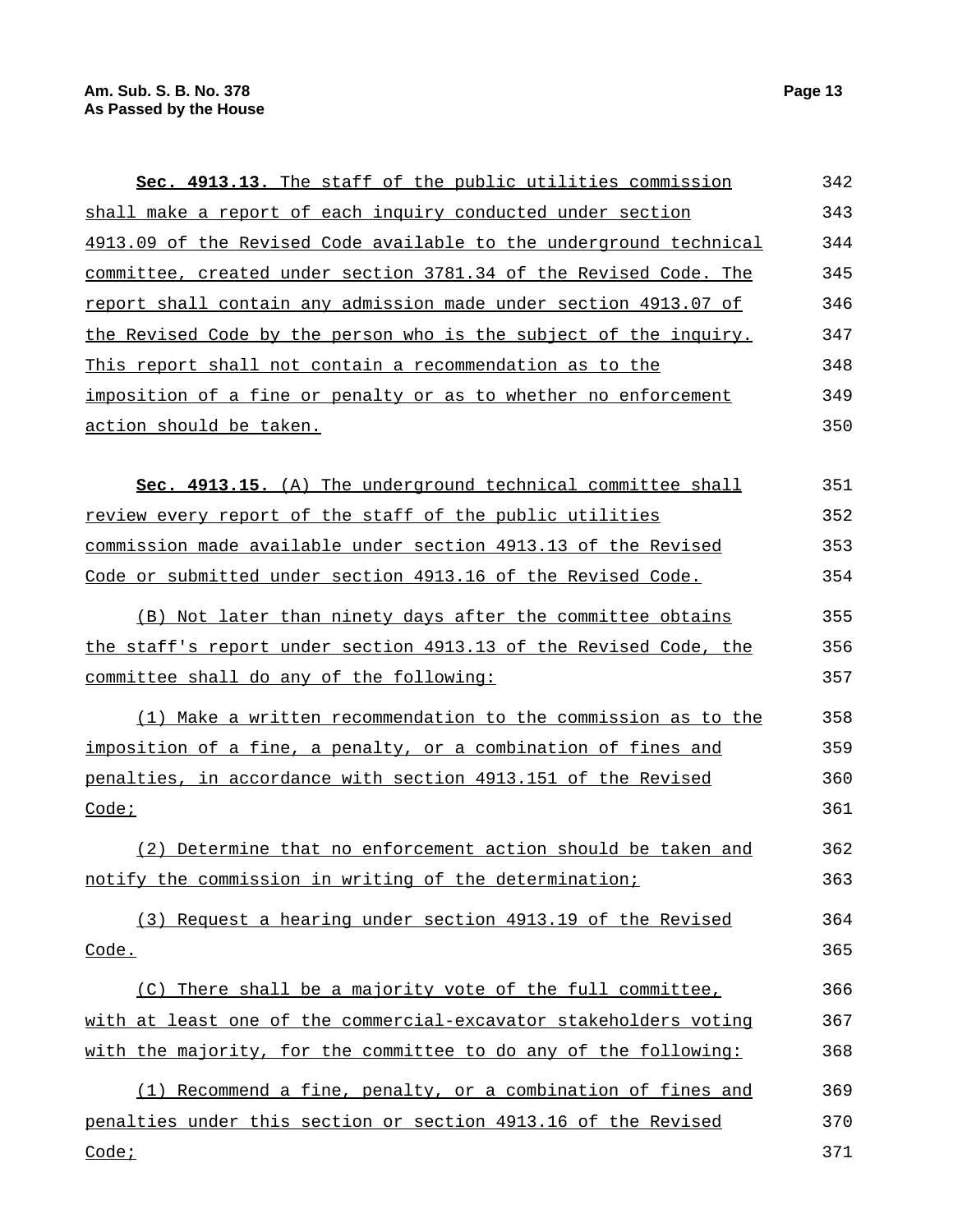401

| (2) Determine, under this section or section 4913.16 of the        | 372 |
|--------------------------------------------------------------------|-----|
| Revised Code, that no enforcement action should be taken;          | 373 |
| (3) Request a hearing under section 4913.19 of the Revised         | 374 |
| Code.                                                              | 375 |
| If the committee fails to achieve the required majority for        | 376 |
| any action described in division (C) of this section, it shall     | 377 |
| notify the commission.                                             | 378 |
| sec. 4913.151. In determining a fine or penalty                    | 379 |
| recommendation as required under section 4913.15 or 4913.16 of the | 380 |
| Revised Code:                                                      | 381 |
| (A) If the compliance failure is the first for the person          | 382 |
| responsible, the underground technical committee may recommend a   | 383 |
| penalty of a training requirement, an education requirement, or    | 384 |
| another nonmonetary penalty, or may recommend a fine not exceeding | 385 |
| two thousand five hundred dollars, or may recommend a combination  | 386 |
| of this fine and these penalties.                                  | 387 |
| (B) If the compliance failure is a subsequent compliance           | 388 |
| failure for the person responsible, the committee may recommend a  | 389 |
| penalty of a training requirement, an education requirement, or    | 390 |
| another nonmonetary penalty, or may recommend a fine not exceeding | 391 |
| five thousand dollars, or may recommend a combination of this fine | 392 |
| and these penalties.                                               | 393 |
| (C) Any penalty recommended under this section shall be            | 394 |
| appropriately related to enforcement of the provisions enumerated  | 395 |
| in division (A) of section 4905.041 of the Revised Code.           | 396 |
|                                                                    |     |
| Sec. 4913.152. The underground technical committee may             | 397 |
| communicate with persons who have knowledge or information         | 398 |
| concerning the alleged compliance failure as part of the           | 399 |
| committee's review under section 4913.15 of the Revised Code and   | 400 |

to assist the committee in making recommendations under that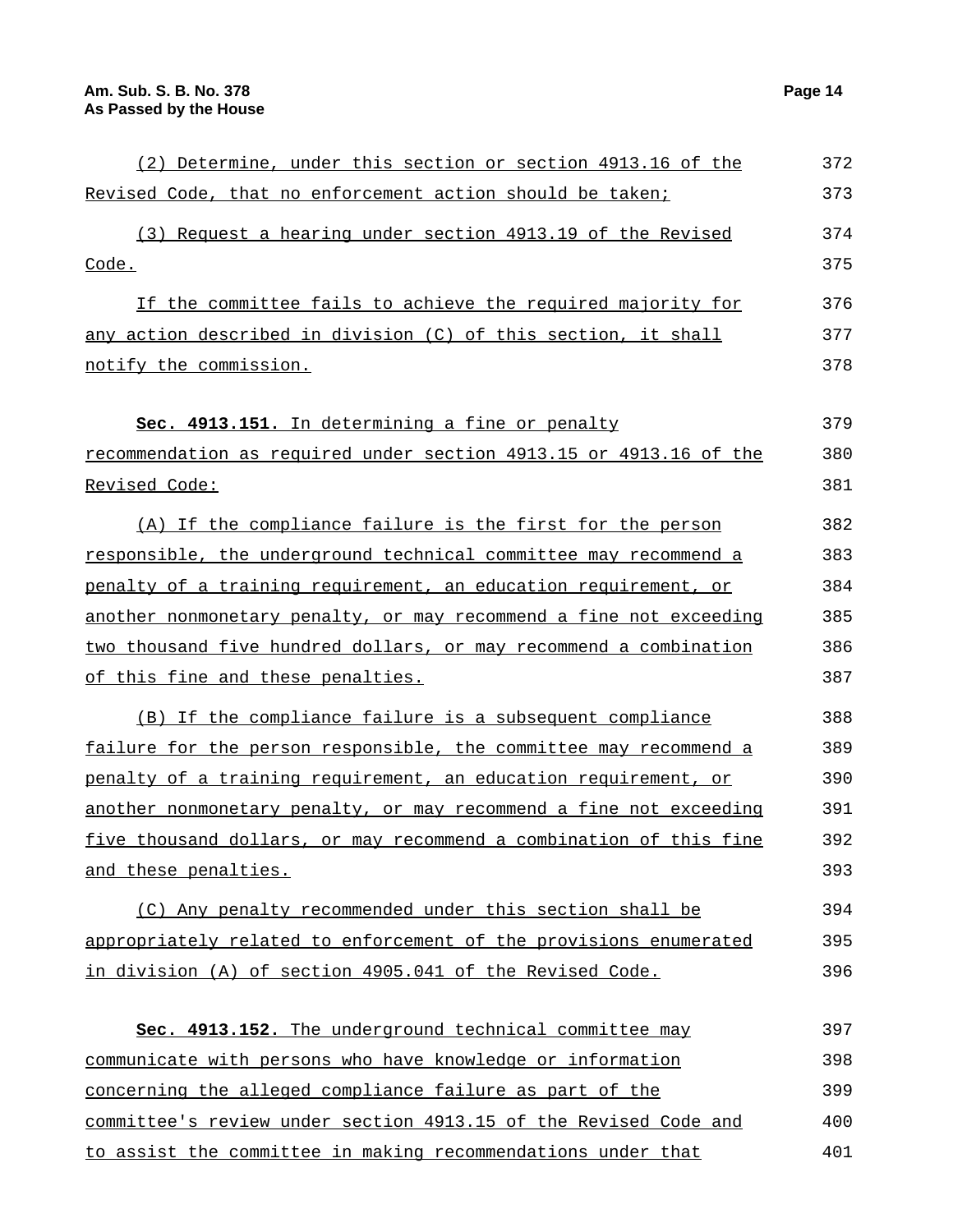section and section 4913.16 of the Revised Code. 402

| Sec. 4913.16. (A)(1) If the underground technical committee        | 403 |
|--------------------------------------------------------------------|-----|
| votes during the ninety-day time period as required under division | 404 |
| (B) of section 4913.15 of the Revised Code but fails to achieve    | 405 |
| the required majority as described in division (C) of that         | 406 |
| section, no enforcement action shall be taken.                     | 407 |
| (2) If the committee, during the ninety-day time period,           | 408 |
| fails to vote on any action as required under division (B) of      | 409 |
| section 4913.15 of the Revised Code, the staff of the public       | 410 |
| utilities commission shall make a recommendation as to a fine or   | 411 |
| penalty or no enforcement. The staff shall cause the initial       | 412 |
| report made available under section 4913.13 of the Revised Code to | 413 |
| be amended to add the recommendation, and shall submit the amended | 414 |
| report to the committee.                                           | 415 |
| (B) Not later than thirty days after the committee receives        | 416 |
| an amended report under division $(A)(2)$ of this section, the     | 417 |
| committee shall do any of the following, subject to division (C)   | 418 |
| of section 4913.15 of the Revised Code:                            | 419 |
| (1) Make a written recommendation to the commission as to the      | 420 |
| imposition of a fine, penalty, or a combination of fines and       | 421 |
| penalties in accordance with section 4913.151 of the Revised Code; | 422 |
| (2) Determine that no enforcement action should be taken and       | 423 |
| notify the commission in writing of the determination;             | 424 |
| (3) Request a hearing under section 4913.19 of the Revised         | 425 |
| Code.                                                              | 426 |
| (C)(1) If the committee votes during the thirty-day time           | 427 |
| period as required under division (B) of this section but fails to | 428 |
| achieve the required majority as described in division (C) of      | 429 |
| section 4913.15 of the Revised Code, no enforcement action shall   | 430 |
| be taken.                                                          | 431 |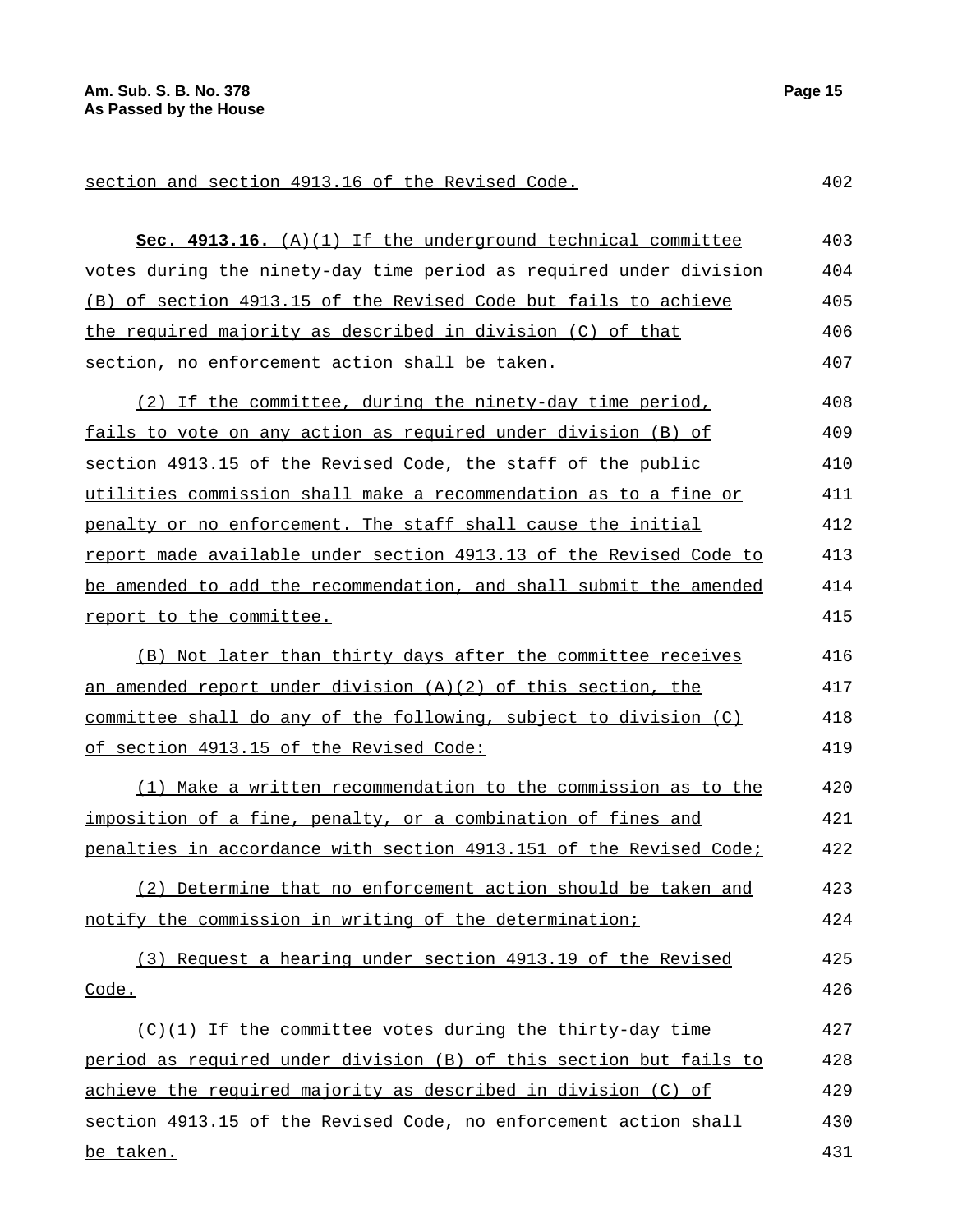| (2) If the committee fails to vote on any action as required       | 432 |
|--------------------------------------------------------------------|-----|
| under division (B) of this section, the commission shall impose a  | 433 |
| fine or penalty consistent with section 4913.151 of the Revised    | 434 |
| Code or take no enforcement action. The commission shall inform    | 435 |
| the committee of its decision.                                     | 436 |
|                                                                    |     |
| Sec. 4913.17. (A) Based upon the number and type of                | 437 |
| compliance failures committed by a person, the underground         | 438 |
| technical committee may find, as part of the committee's review    | 439 |
| under section 4913.15 of the Revised Code, that the person is a    | 440 |
| persistent noncomplier.                                            | 441 |
| (B) The committee shall report a finding made under division       | 442 |
| (A) of this section to the staff of the public utilities           | 443 |
| commission.                                                        | 444 |
| (C) There shall be a majority vote of the full committee,          | 445 |
| with at least one of the commercial-excavator stakeholders voting  | 446 |
| with the majority, for the committee to make a finding under       | 447 |
| division (A) of this section.                                      | 448 |
|                                                                    |     |
| Sec. 4913.171. If the underground technical committee reports      | 449 |
| that a person responsible for a compliance failure has been found  | 450 |
| to be a persistent noncomplier under section 4913.17 of the        | 451 |
| Revised Code, the public utilities commission may impose a fine on | 452 |
| the person not exceeding ten thousand dollars. A penalty           | 453 |
| recommended by the committee under section 4913.15 or 4913.16 of   | 454 |
| the Revised Code may also be imposed by the commission.            | 455 |
|                                                                    |     |
| Sec. 4913.19. In lieu of making a recommendation of a fine or      | 456 |
| penalty or a no-enforcement determination, the underground         | 457 |
| technical committee may request an administrative hearing with the | 458 |
| public utilities commission if the committee believes that any     | 459 |
| person responsible for a compliance failure should be subject to a | 460 |
| fine or penalty exceeding those described in section 4913.151 of   | 461 |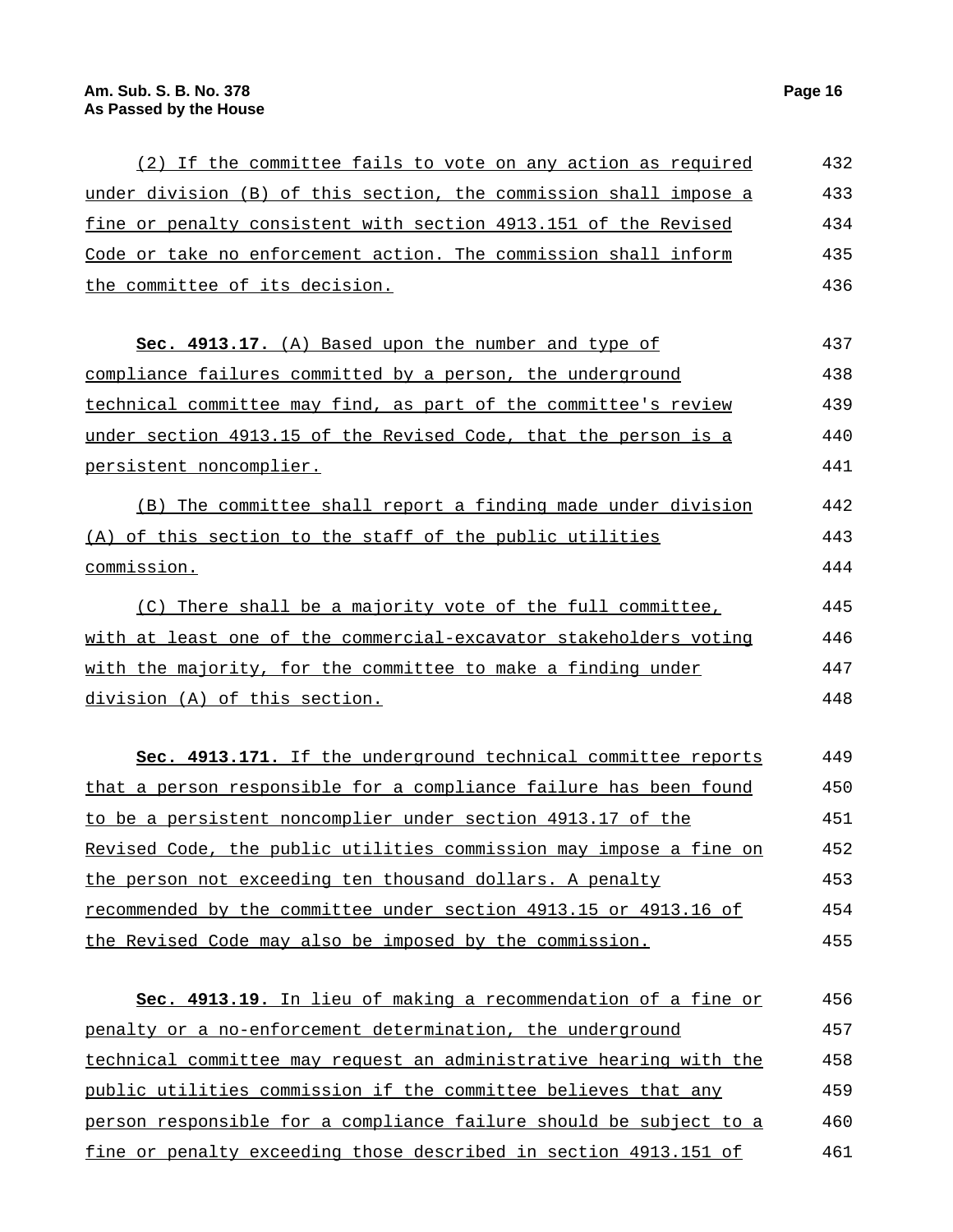| the Revised Code. As a result of the hearing, the commission shall | 462 |
|--------------------------------------------------------------------|-----|
| impose a fine or penalty or take no enforcement action.            | 463 |
| Sec. 4913.20. In determining a fine or penalty recommendation      | 464 |
| or imposition or whether no enforcement action should be taken     | 465 |
| under section 4913.15, 4913.16, 4913.171, 4913.19, or 4913.25 of   | 466 |
| the Revised Code, the underground technical committee, the public  | 467 |
| utilities commission, and the commission staff, as applicable,     | 468 |
| shall consider the following factors, as they apply:               | 469 |
|                                                                    | 470 |
| (A) The person's demonstrated history of one-call, design,         | 471 |
| and excavation practices, including the following:                 | 472 |
| (1) The number of locate requests received and responded to:       | 473 |
| (2) The number of locates completed;                               | 474 |
| (3) The number of one calls placed;                                | 475 |
| (4) The number of excavations completed;                           | 476 |
| The number of design or development projects.<br>(5)               | 477 |
| (B) The nature, circumstances, and gravity of the compliance       | 478 |
| failure, including the amount of damage involved in relation to    | 479 |
| the compliance failure, and whether it resulted in death, serious  | 480 |
| injury, dismemberment, or a significant threat to public safety;   | 481 |
| (C) The organizational size of the responsible person;             | 482 |
| (D) The prospective effect of a fine on the person's ability       | 483 |
| to pay business obligations and otherwise conduct business;        | 484 |
| The history or number of compliance failures by the<br>(E)         | 485 |
| person;                                                            | 486 |
| (F) The good faith effort on the person's part in attempting       | 487 |
| to achieve compliance after the compliance failure was identified. | 488 |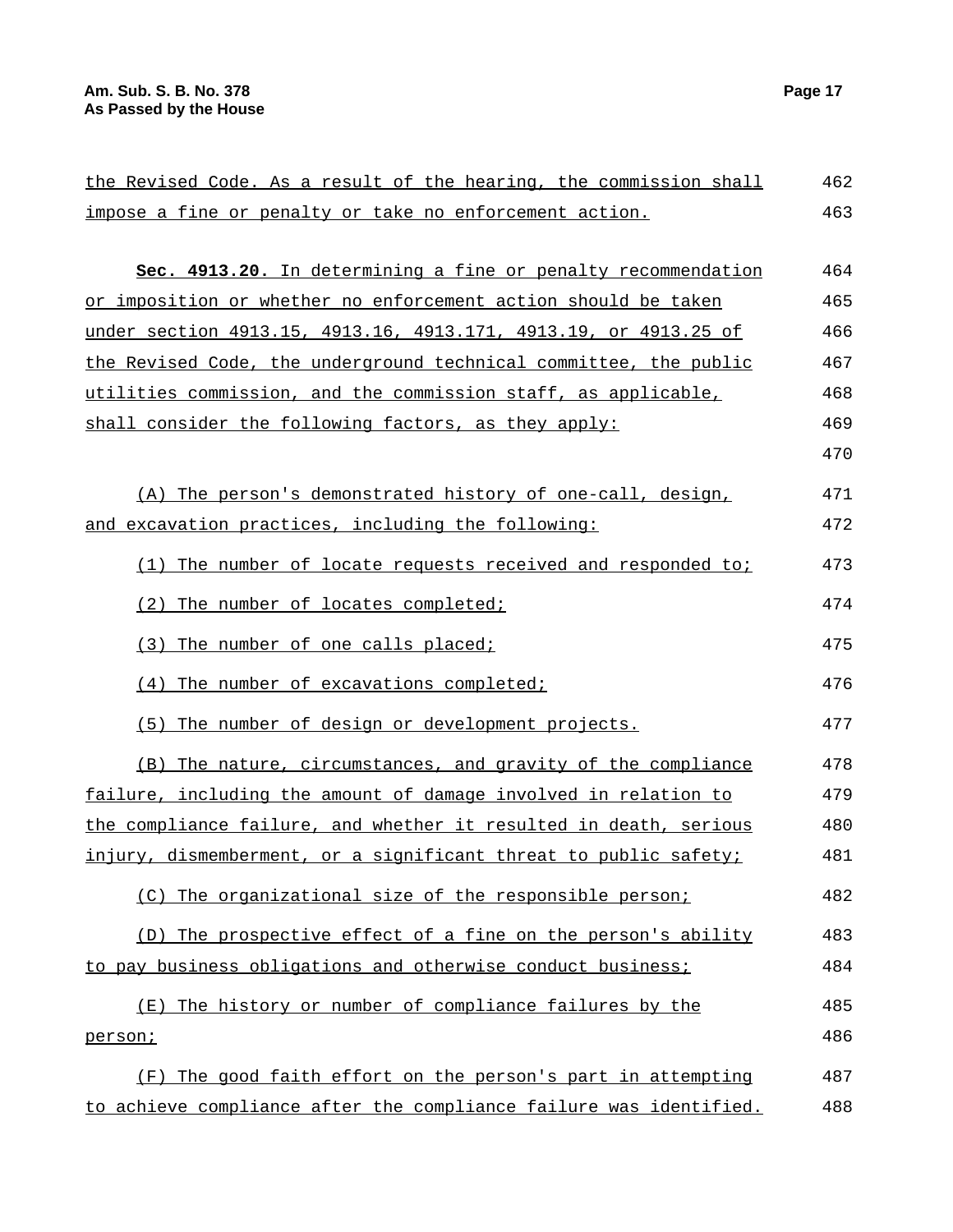| Sec. 4913.21. Except as provided in sections 4913.171 and          | 489 |
|--------------------------------------------------------------------|-----|
| 4913.19 of the Revised Code, the public utilities commission shall | 490 |
| impose every recommendation made under section 4913.15 or 4913.16  | 491 |
| of the Revised Code by the underground technical committee.        | 492 |

**Sec. 4913.22.** A person subject to a fine imposed under section 4913.171, 4913.19, or 4913.21 of the Revised Code or division (C)(2) of section 4913.16 of the Revised Code shall pay the fine not later than sixty days after the fine or penalty is imposed. A person subject to a penalty imposed under any of those sections or that division shall begin compliance with the penalty not later than thirty days after the penalty is imposed. 493 494 495 496 497 498 499

| sec. 4913.23. The public utilities commission shall, by            | 500 |
|--------------------------------------------------------------------|-----|
| letter, promptly notify the person that requested the inquiry and  | 501 |
| the person responsible for the compliance failure of any fine or   | 502 |
| penalty imposed under section 4913.171, 4913.19, or 4913.21 of the | 503 |
| Revised Code or division (C)(2) of section 4913.16 of the Revised  | 504 |
| Code, or of a no-enforcement determination under section 4913.15   | 505 |
| or 4913.19 of the Revised Code or division $(A)(1)$ or $(C)(1)$ of | 506 |
| section 4913.16 of the Revised Code. The notice shall include all  | 507 |
| of the following, as applicable:                                   | 508 |
| (A) The date of the compliance failure;                            | 509 |
| (B) The citation to the statute that was not complied with;        | 510 |
| (C) A brief description of the compliance failure;                 | 511 |
| (D) The fine or penalty to be imposed, if any;                     | 512 |
| (E) Instructions on how to remit payment of a fine or to           | 513 |
| comply with a penalty;                                             | 514 |
| (F) Instructions on how the person may file for                    | 515 |
| reconsideration under section 4913.25 of the Revised Code and how  | 516 |

## to make a timely filing;

517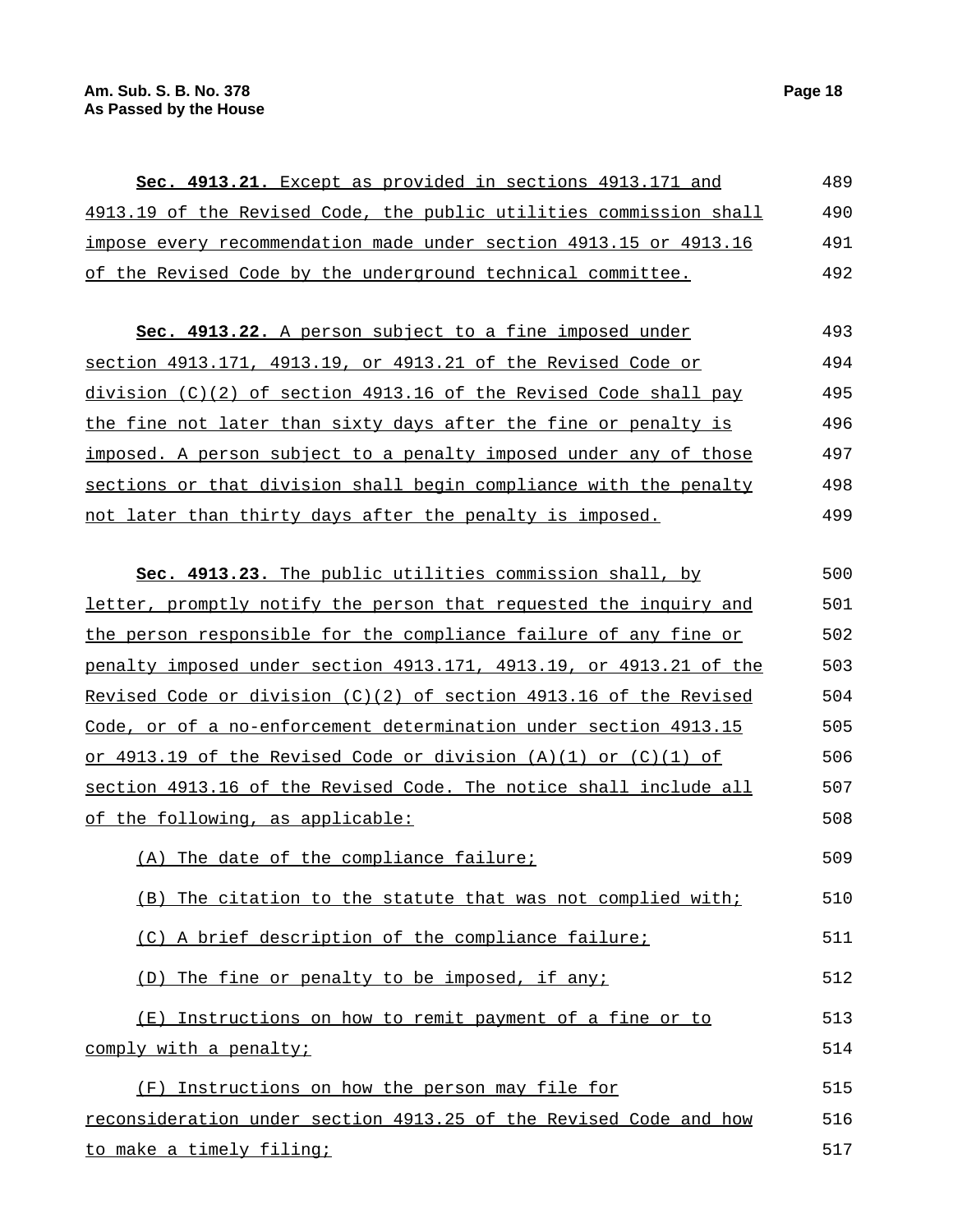|  | (G) A statement that failure to file for reconsideration         |  |  |  | 518 |
|--|------------------------------------------------------------------|--|--|--|-----|
|  | under section 4913.25 of the Revised Code will make any findings |  |  |  | 519 |
|  | final and enforceable.                                           |  |  |  | 520 |

| Sec. 4913.25. (A) If either the person that requested the          | 521 |
|--------------------------------------------------------------------|-----|
| inquiry or the person responsible for the compliance failure       | 522 |
| disagrees with either a finding or a no-enforcement determination  | 523 |
| made by the underground technical committee under section 4913.15, | 524 |
| 4913.16, 4913.17, or 4913.19 of the Revised Code, either person    | 525 |
| may, not later than thirty days after receiving notice under       | 526 |
| section 4913.23 of the Revised Code, file a written application    | 527 |
| with the public utilities commission for reconsideration of the    | 528 |
| committee's finding. The application for reconsideration must      | 529 |
| state with particularity the grounds for reconsideration.          | 530 |
|                                                                    |     |

(B) Upon the filing of an application for reconsideration under this section, the commission shall formally review the finding of the committee. 531 532 533

(C) The commission may hold a hearing on the application for reconsideration. 534 535

(D) The commission shall affirm, reject, or modify the finding of the committee and shall impose any fine or penalty authorized under this chapter or take no enforcement action. The person responsible for the compliance failure shall pay any fine not later than sixty days after the fine is imposed by the commission. A person subject to a penalty shall begin compliance with the penalty not later than thirty days after the penalty is imposed by the commission. 536 537 538 539 540 541 542 543

**Sec. 4913.251.** A reconsideration order issued under section 4913.25 of the Revised Code is subject to the rehearing and appeal process under Chapter 4903. of the Revised Code. 544 545 546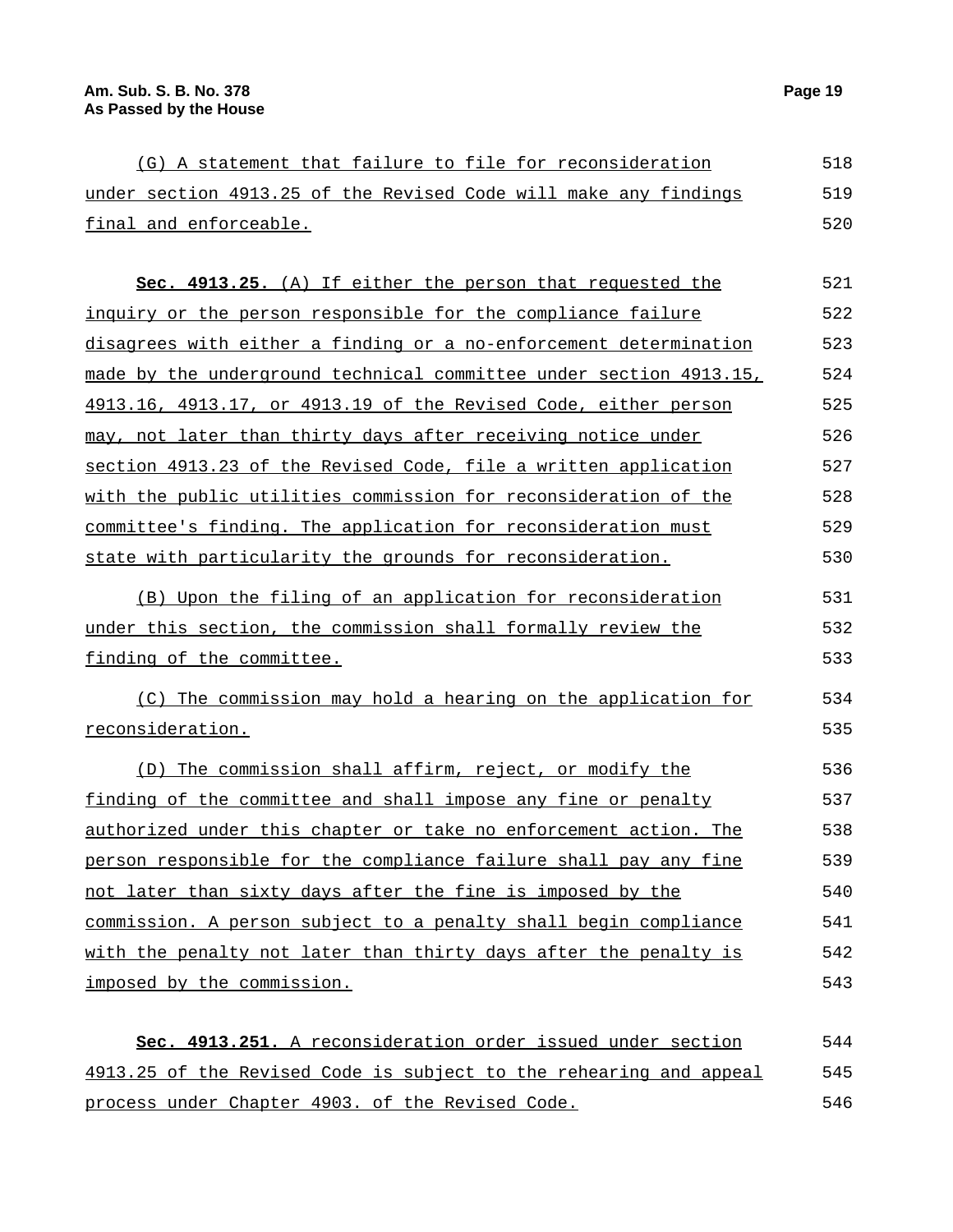| <b>Sec. 4913.252.</b> All hearings conducted by the public utilities    | 547 |
|-------------------------------------------------------------------------|-----|
| <u>commission under this chapter and under the process described in</u> | 548 |
| section 4913.251 of the Revised Code shall be conducted in a            | 549 |
| manner consistent with Chapter 4903. of the Revised Code.               | 550 |

**Sec. 4913.26.** Any documentation obtained pursuant to an inquiry conducted under section 4913.09 of the Revised Code, communications described in section 4913.152 of the Revised Code, or an administrative hearing conducted under section 4913.19 of the Revised Code shall be treated as confidential until a formal proceeding is commenced under section 4913.25 of the Revised Code, at which time the parties to the proceeding shall be bound by the rules of the public utilities commission governing discovery in matters pending before it. 551 552 553 554 555 556 557 558 559

**Sec. 4913.27.** Except for safety registrations and fines collected under section 4913.03 of the Revised Code, the public utilities commission shall deposit all fines collected under this chapter into the underground facilities protection fund created under section 4913.29 of the Revised Code. 560 561 562 563 564

**Sec. 4913.29.** There is hereby created in the state treasury the underground facilities protection fund. The fund shall consist of all fines collected under this chapter, except for safety registrations and fines collected under section 4913.03 of the Revised Code. The fund shall retain the interest earned. The amounts in the fund shall be used solely to fund grants under section 4913.31 of the Revised Code. 565 566 567 568 569 570 571

**Sec. 4913.30.** There is hereby created in the state treasury the underground facilities protection administrative fund to be administered by the public utilities commission. The fund shall consist of all safety registrations and fines collected under 572 573 574 575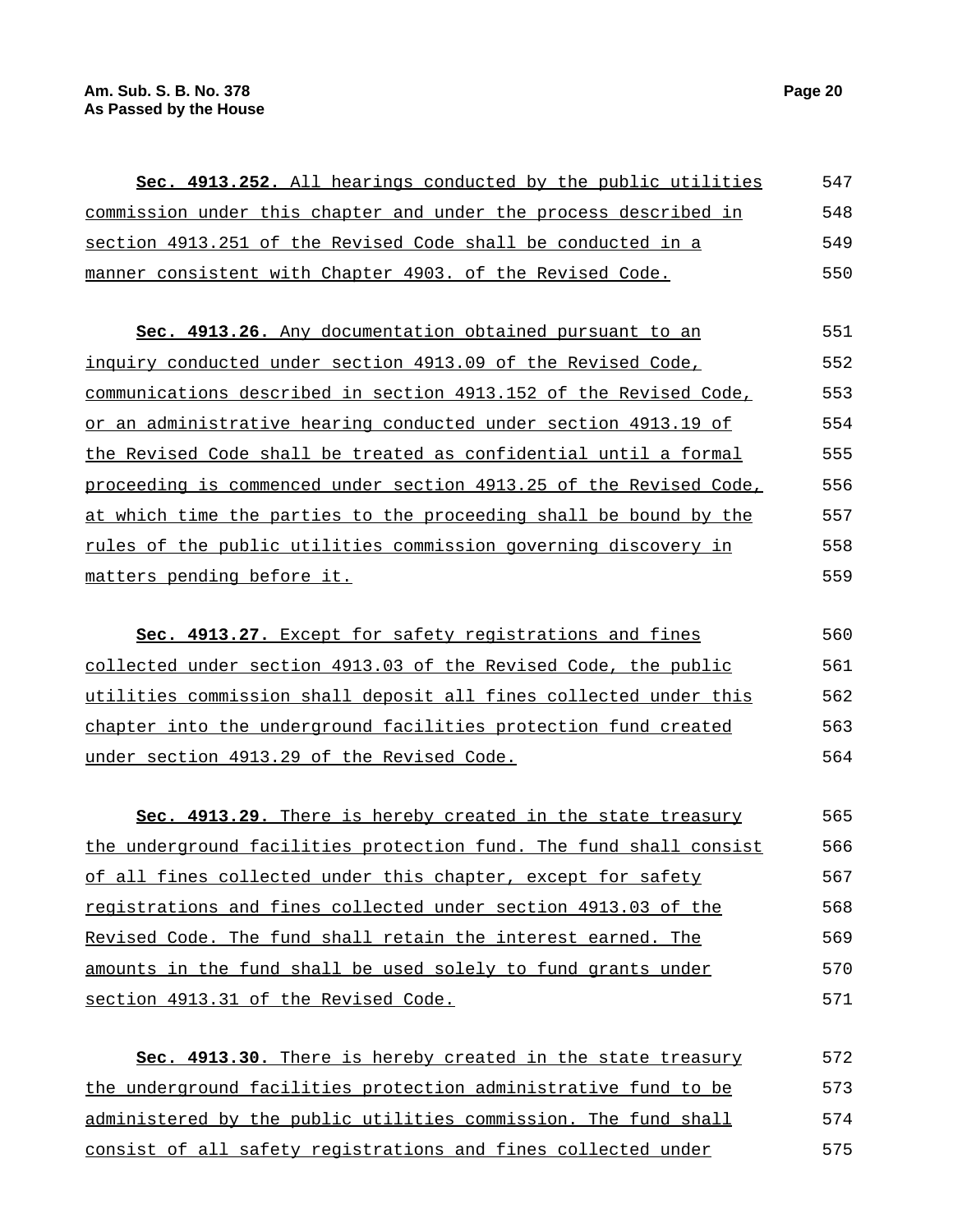| section 4913.03 of the Revised Code. The fund shall retain the     | 576 |
|--------------------------------------------------------------------|-----|
| interest earned. The amounts in the fund shall be used for the     | 577 |
| operation of the underground technical committee, created under    | 578 |
| section 3781.34 of the Revised Code, and the commission in the     | 579 |
| performance of its duties under this chapter.                      | 580 |
| Sec. 4913.31. (A) The public utilities commission may              | 581 |
| administer an underground utility damage prevention grant program  | 582 |
| to provide grants for any of the following purposes:               | 583 |
| (1) Public awareness programs established by a protection          | 584 |
| service;                                                           | 585 |
| (2) Training and education programs for excavators,                | 586 |
| operators, designers, persons who locate underground utility       | 587 |
| facilities, or other persons;                                      | 588 |
| (3) Programs providing incentives for excavators, operators,       | 589 |
| persons who locate underground utility facilities, or other        | 590 |
| persons to reduce the number and severity of compliance failures.  | 591 |
| (B) The commission shall determine the appropriate amount of       | 592 |
| any grant issued under this section.                               | 593 |
| Sec. 4913.43. The public utilities commission shall submit to      | 594 |
| the general assembly an annual report of the previous year's       | 595 |
| activities under this chapter. Each report shall be submitted on   | 596 |
| or before April 1. Each report shall be made publicly available on | 597 |
| the commission's web site.                                         | 598 |
| Sec. 4913.45. (A) The public utilities commission shall, in        | 599 |
| consultation with the underground technical committee, adopt rules | 600 |
| under section 111.15 of the Revised Code to carry out this         | 601 |
| chapter. The rules shall include all of the following:             | 602 |
| (1) Guidelines for consistent application of fines and             | 603 |
| penalties under this chapter;                                      | 604 |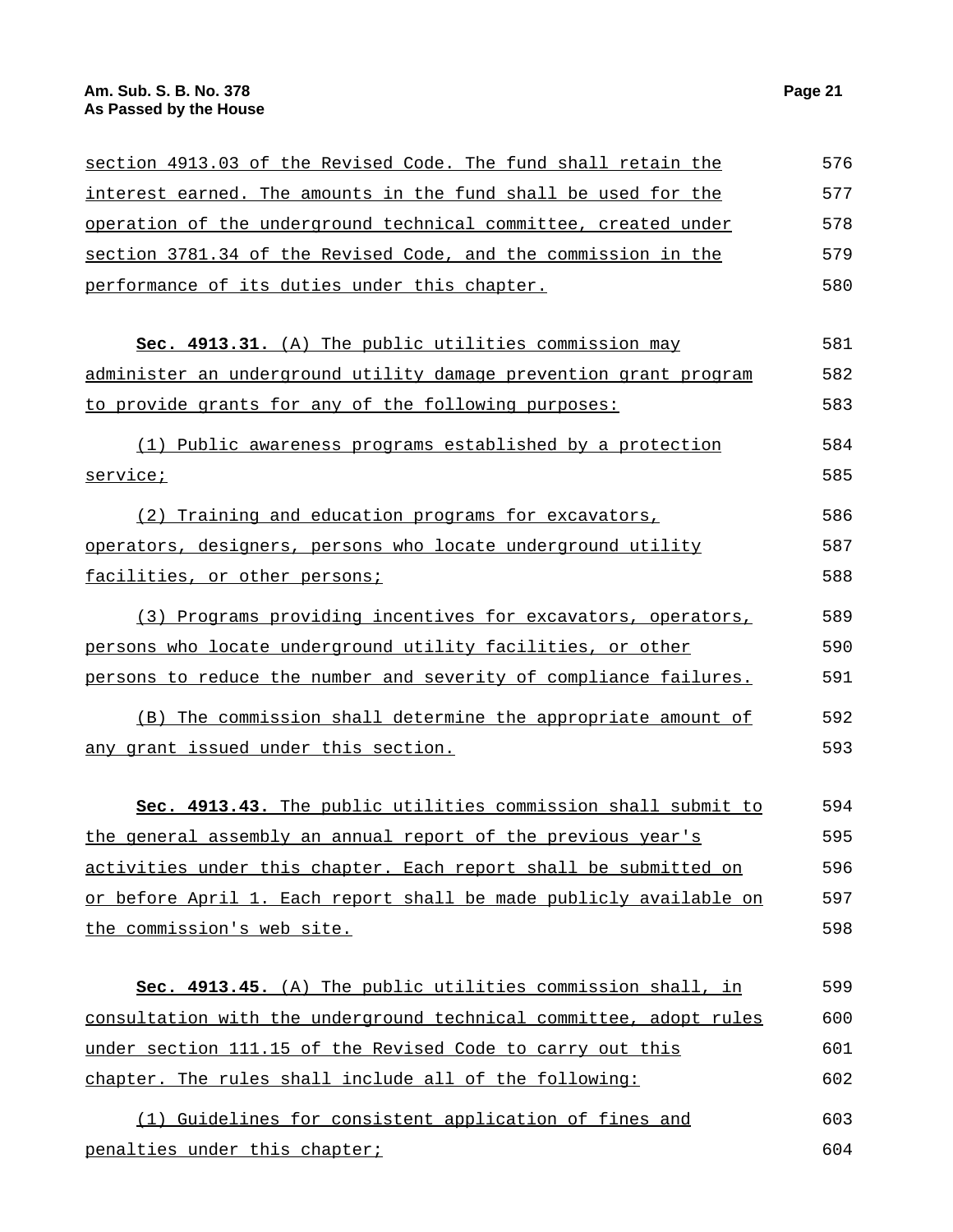| (2) Tracking compliance of persons on whom fines or penalties      | 605 |
|--------------------------------------------------------------------|-----|
| have been imposed under this chapter;                              | 606 |
| (3) The required contents of the underground utility damage        | 607 |
| prevention grant program established under section 4913.31 of the  | 608 |
| Revised Code;                                                      | 609 |
| (4) The gathering, review, and acceptance of applications for      | 610 |
| a grant under section 4913.31 of the Revised Code;                 | 611 |
| (5) The dispensation and tracking of money from the                | 612 |
| underground facilities protection fund;                            | 613 |
| (6) The committee's duties, including rules that establish         | 614 |
| the committee's operation, meeting schedule, and voting            | 615 |
| procedures;                                                        | 616 |
| (7) The contents of the annual report required under section       | 617 |
| 4913.43 of the Revised Code;                                       | 618 |
| (8) The process related to collecting the registration under       | 619 |
| section 4913.03 of the Revised Code.                               | 620 |
| (B) The commission may adopt rules establishing the                | 621 |
| following:                                                         | 622 |
| (1) Procedures for conducting inquiries under section 4913.09      | 623 |
| of the Revised Code;                                               | 624 |
| (2) Any other duties for the underground technical committee       | 625 |
| pursuant to section 3781.36 of the Revised Code.                   | 626 |
|                                                                    |     |
| Sec. 4913.47. Notwithstanding any provision of the Revised         | 627 |
| Code to the contrary, if a person is subject to more than one fine | 628 |
| for the same compliance failure, and one fine is imposed under     | 629 |
| this chapter and one or more other fines are imposed under federal | 630 |
| law, rules, or regulations, the person shall not be required to    | 631 |
| pay the fine imposed under this chapter.                           | 632 |